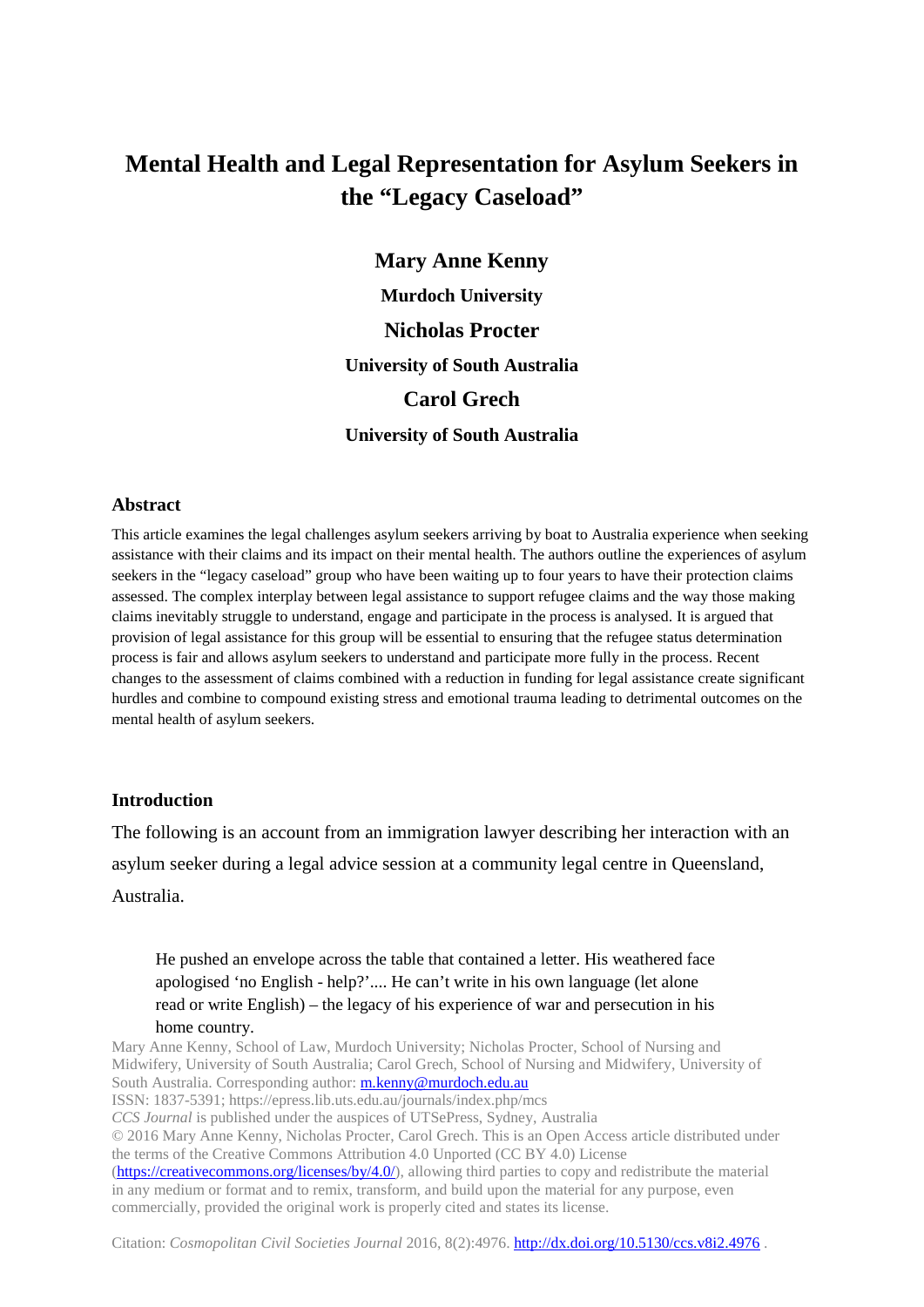He can't understand what this 6 page, densely written, highly official letter wants of him. We are lucky that the organisation I volunteer as an immigration lawyer with has access to interpreters.

After introductions, this man tells me that he does not understand what he has to do, but he can see that he has little time to do it in  $-$  in fact just 28 days. He says he is so worried about not gaining protection from Australia that he cannot sleep. Then he breaks down.

For the next 10 minutes, between racking sobs that he has no control over, he tells me that he has failed his wife and children. They are in danger and he cannot help them. He says he feels useless, like a child. In his culture, breaking down like that in front of a woman is not 'done'.

I ask him when he arrived at Christmas Island. He can't remember. Finally he says it was in 2012. He cannot recall the month or day. He has no hope of answering the 110 questions on the temporary protection application form (many of which have up to 14 sub-questions) without assistance. Completing a protection application takes many hours to get down the bare basics, especially when mental ill-health is impacting as it now is for so many of these asylum seekers.<sup>[1](#page-1-0)</sup>

This interaction symbolises the intersection between complex trauma, language barriers and cross-cultural differences that inevitably impact upon asylum seekers' ability to recount past experiences. At a deeper level the interaction illustrates the difficulties of an asylum seeker understanding and engaging in a complex legal process that will determine their future. The lawyer is providing assistance pro bono and recounts the difficulty of doing this when there are no funded legal services to assist the asylum seeker.

This paper examines the cataclysm facing asylum seekers who arrived in Australia by boat between August 2012 – December 2013 that have come to be known as the "legacy caseload". This group have been the subject of continuous pressure due to a number of punitive policy changes that include: waiting for several years to have their refugee claims determined; legislative changes which mean their cases are now subject to accelerated processing; removal of access to permanent residence; and, a drastic reduction in funding for legal assistance.

This article explores the processes and challenges attendant upon these asylum seekers, many of whom are known to have worsening mental distress, to obtain legal assistance for their

<span id="page-1-0"></span> $<sup>1</sup>$  A description of a client interview reproduced with the permission of the author.</sup>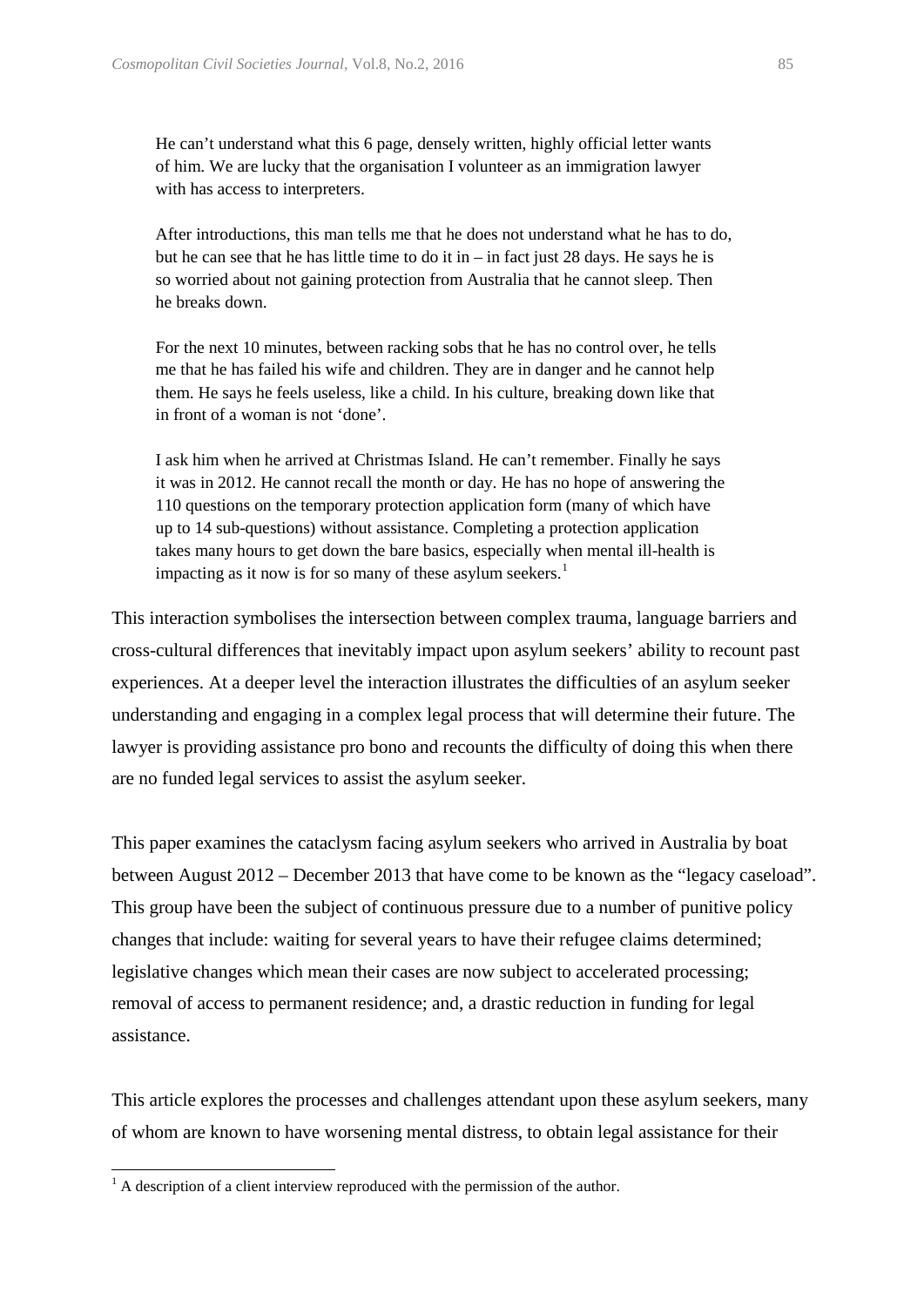claims. The authors set about explaining the complex interplay between legal assistance to support refugee claims and the way those making claims inevitably struggle to understand, engage and participate in the process and the profound impact this has on their mental health.

#### **Background – the vulnerability of the legacy caseload**

Globally we are witnessing the largest forced movement of people since the Second World War with an estimated 60 million people forcibly displaced due to conflict or insecurity (UNHCR 2015). In 2012-2013, Australia had a rapid increase in the number of asylum seekers attempting to reach Australia by boat with over 25,000 people arriving in one year (Phillips 2014). These asylum seekers arrived in Australia expecting to present their claims for protection. They have become known as the "legacy caseload".

It is well documented that after arrival in a new country asylum seekers deal with a raft of issues such as bereavement, mental health problems, cultural and language barriers (Sinnerbink et al 1997, Procter 2005). Asylum seekers in the legacy caseload, however, are experiencing an additional and unique series of policy and legislative shifts in their status resolution "journey" in Australia. This "journey" includes detention; release into the community with limited support and on-going uncertainty around their visa status. All of which ultimately culminates to imbue a detrimental effect upon their mental health.

The arrival of a large number of people in Australia by boat in 2011-2012 led the Federal Gillard Labor government to seek advice from a panel of experts on policy options available as to 'how best to prevent asylum seekers risking their lives by travelling to Australia by boat' (Prime Minister of Australia 2012). This panel recommended the reinstatement of offshore processing for boat arrivals and the application of a "no advantage" principle to all boat arrivals. The policy of "no advantage" was to ensure 'that those who choose irregular and dangerous maritime voyages to Australia in order to seek asylum are not advantaged over those who seek asylum through regular migration pathways and established international arrangements' (Australian Government 2012, p. 20). The "no advantage" policy was applied to asylum seekers who had arrived by boat after 13 August 2012. This meant that the protection claims of asylum seekers who came to Australia by boat after this date would not be processed any faster than if they had remained in transit countries such as Indonesia or Malaysia, or in their neighbouring countries.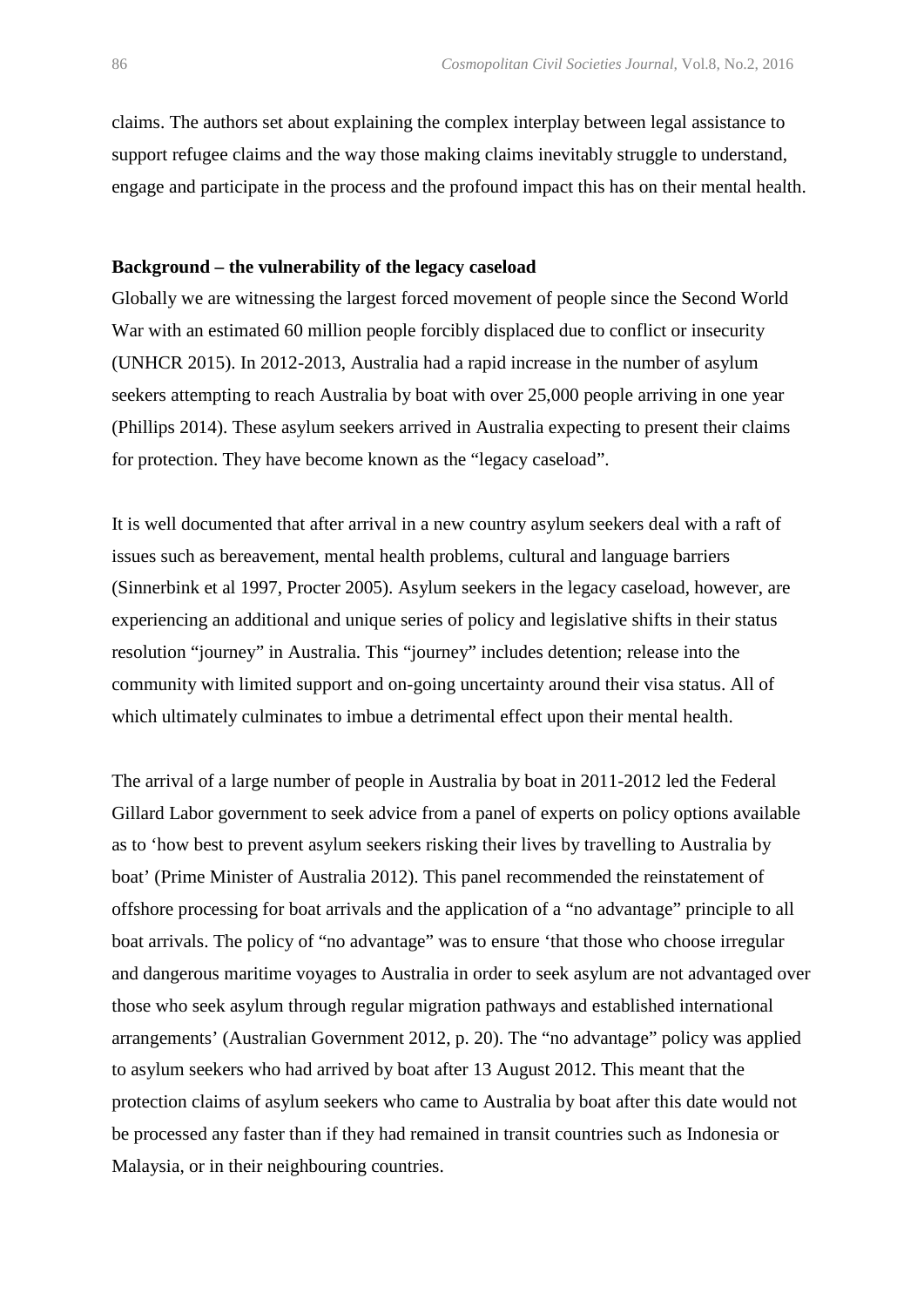Asylum seekers who arrived by boat during 2012-13 were detained upon arrival in remote detention centres in Christmas Island or Darwin. There is clear international evidence to indicate a relationship between mental deterioration and increasing time in held detention. A global systemic review of research into the impact of detention in Australia, the United Kingdom (UK) and the United States of America (USA) by Robjant and colleagues, confirmed that immigration detainees evince high levels of mental health problems and suicidal behaviour which worsen over time in detention (Robjant el al 2009).

Boats continued to arrive and pressure on the capacities of the onshore detention network and regional processing centres to absorb the new arrivals increased. After time held in detention, ranging from weeks or several months, asylum seekers began to be released from detention into the community on bridging visas (BV) without work rights while they waited an outcome on their asylum claims. Families and certain vulnerable individuals were released into Community Detention with no right to work. Simultaneously, several hundred men, women and children were sent overseas and detained in regional processing centres in Nauru or Manus Island in Papua New Guinea in order to have their refugee claims processed only to be returned and released into the Australian community on Bridging Visas during June – September 2013. Several hundred more in the legacy caseload remained in detention or were returned to detention after cancellation of their BV.

The ability to work while on a BV was re-instated in December 2014. Those unable to work while living in the community have limited financial and case management support through the government funded Status Resolution Support Service  $(SRSS)^2$  $(SRSS)^2$ .

Studies on the legacy caseload by non-government organisations and academics indicate that these people are suffering from a number stressors including: difficulties accessing employment and affordable housing, poverty and isolation. Those in the legacy caseload have been waiting for almost four years for their protection claims to be assessed. All reports identify ongoing uncertainty relating to visa status as causing significant mental distress (Fleay et al 2013; Doney 2014; Mares 2014; Australian Red Cross 2013, UNHCR 2013).

1

<span id="page-3-0"></span> $2$  Details about the programme can be found on the Department of Immigration and Border Protection website [https://www.border.gov.au/Trav/Refu/Illegal-maritime-arrivals/status-resolution-support-services-programme](https://www.border.gov.au/Trav/Refu/Illegal-maritime-arrivals/status-resolution-support-services-programme-srss)[srss.](https://www.border.gov.au/Trav/Refu/Illegal-maritime-arrivals/status-resolution-support-services-programme-srss) Different levels of assistance are provided according to certain bands. The vast majority of asylum seekers are in Band 6, which is the "lightest" form of assistance.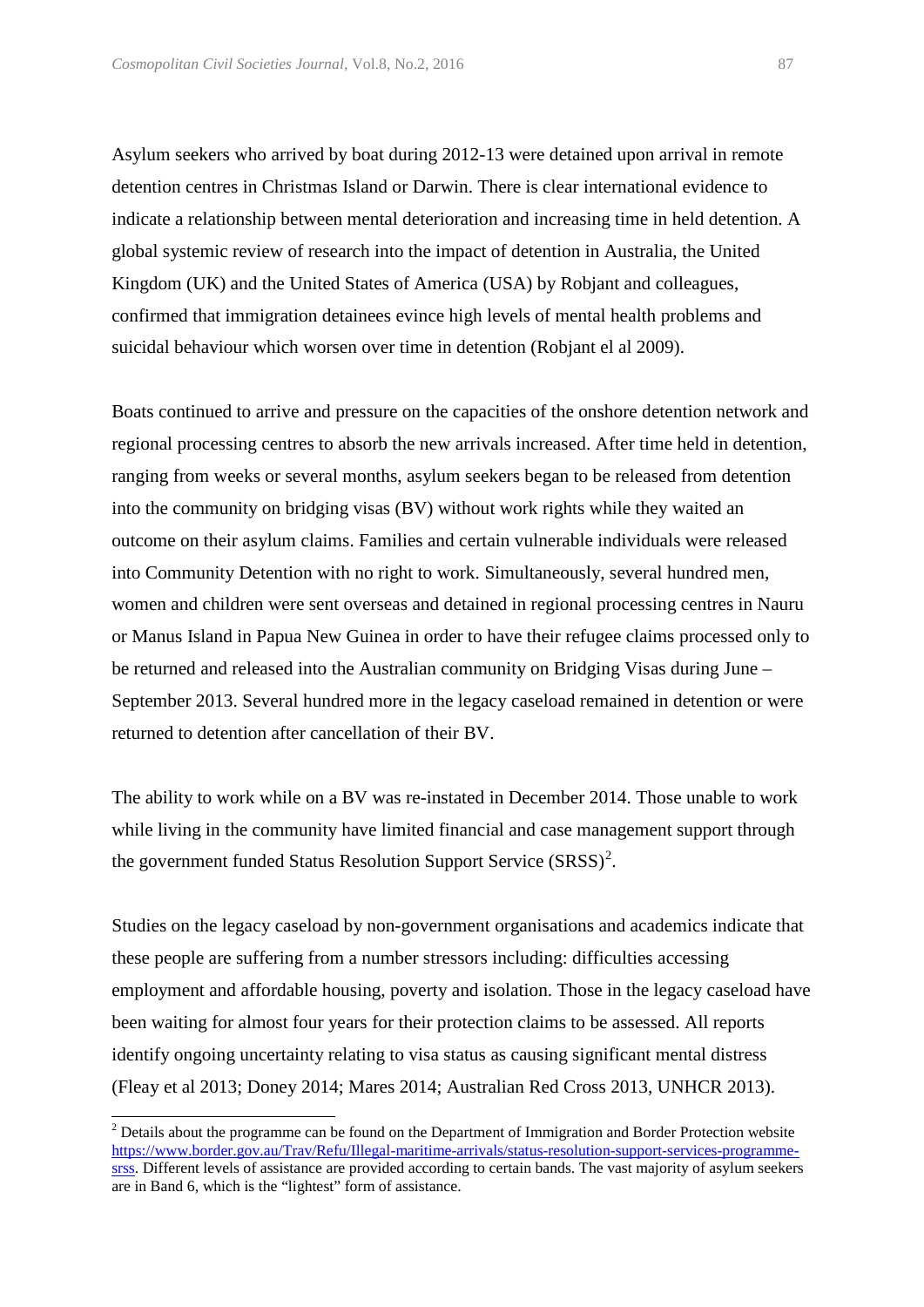These findings are consistent with research which links delays in the adjudication of an asylum seeker's claims, the resulting uncertainty and fear of a potentially negative outcome with psychological distress above and beyond the impact of pre-existing trauma (Human Rights First 2016). Evidence suggests that seeking asylum is both directly and indirectly a stressful and disturbing experience and, in some instances, closely related to suicide and selfharm (Procter 2008). Ongoing mental decline and acute distress could be factors in at least three suicides among asylum seekers living in the community over the last few years.<sup>[3](#page-4-0)</sup> This is clearly illustrated in this quote from a friend of Leo Seemanpillai, a Tamil asylum seeker who took his own life in 2014.

"He went through so much in his life, and when he came to Australia he was given a visa that is filled with plenty of uncertainty, he couldn't accept that," Annan said through a translator.

"Leo would always talk about his visa status … He would always worry about what would happen to him."

Annan spoke of the fear many of Seemanpillai's friends shared of being sent back to Sri Lanka. "It is always in our mind," he said. (Laughland 2014).

In Australia, studies comparing the mental health of asylum seekers who received permanent protection visas with asylum seekers who had been found to be refugees and received temporary protection visas (TPV) demonstrated that holders of TPVs were more likely to have clinically recognisable psychiatric conditions. The research postulated this could be due to a continuing range of events and experiences, including the experiences of detention prior to being released on a TPV but was also related to the uncertainty of their future visa status (Momartin et al 2006; Procter 2005).

# **A new system of refugee status determination and the re-introduction of temporary protection**

Further compounding the mental health and social challenges of the legacy caseload is the complexity of the refugee status determination process in Australia. These procedures have

<span id="page-4-0"></span> $3$  October 2015 an Afghan, Khodayar Amini, set himself on fire while on a video call with two refugee advocates. He said he feared being detained again. June 2015, Raza, Afghan Hazara, jumped in front of a Perth train. He was living on a bridging visa and had been interviewed by police a day earlier. In October 2014, a 29 year-old Tamil, Leo Seemanpillai, set himself on fire outside his house. He suffered burns to 90% of his body and died in hospital. Details from the Australian Border Deaths Database

[http://artsonline.monash.edu.au/thebordercrossingobservatory/publications/australian-border-deaths-database/.](http://artsonline.monash.edu.au/thebordercrossingobservatory/publications/australian-border-deaths-database/)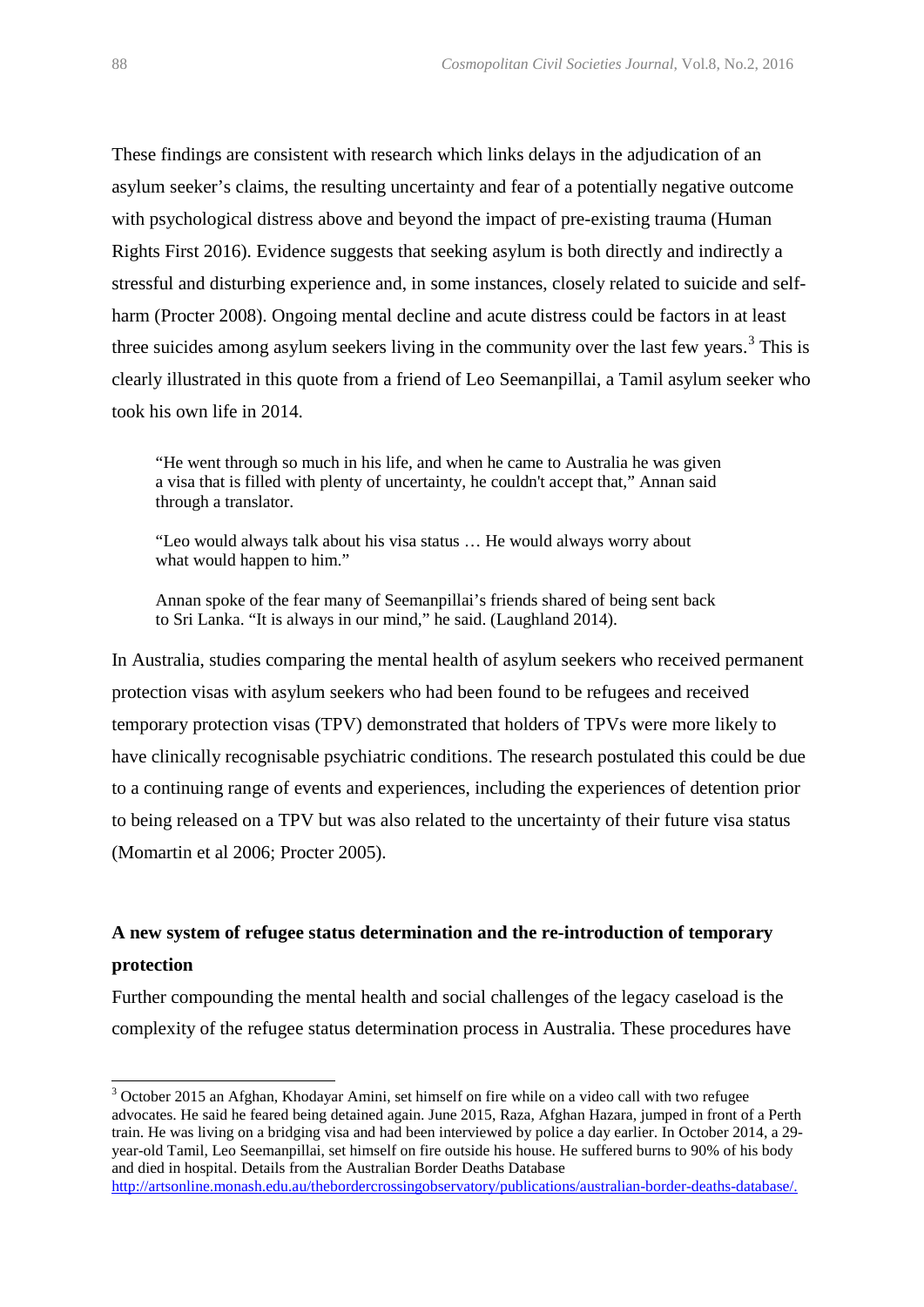become more difficult due to a raft of recent legal and procedural changes. In December 2014 laws were passed<sup>[4](#page-5-0)</sup> introducing Temporary Protection Visas (TPVs) and Safe Haven Enterprise Visas (SHEVs) for those who arrived in Australia by boat without a visa.<sup>[5](#page-5-1)</sup> The laws also introduced a new system to process protection claims made by the legacy caseload. The Fast Track Assessment (FTA) procedure will allow asylum seekers to make an application for protection to the Department of Immigration and Border Protection ('Department of Immigration'). Applications that are refused will be referred to a newly created Independent Assessment Authority (IAA). Reviews by the IAA will be conducted "on the papers".<sup>[6](#page-5-2)</sup> Only in 'exceptional circumstances' will the IAA accept or request new information or interview the applicant.<sup>[7](#page-5-3)</sup> In some cases an asylum seeker will have no access to independent review. This can occur in circumstances including where the Department of Immigration assesses the asylum seeker's case to be "manifestly unfounded" or where the Department of Immigration finds that the asylum seeker has effective protection in another country or where the asylum seeker has produced a "bogus document" without reasonable explanation.<sup>[8](#page-5-4)</sup> When the laws were introduced several legal and human rights organisations were concerned that the system of limited review would arbitrarily and unfairly exclude procedural fairness from the protection visa process (Law Council of Australia 2014b; Australian Human Rights Commission 2014, Refugee Council of Australia 2014).

The combined effect of these new provisions places increased pressure to ensure that the initial application is one which is as thorough and complete as possible. Credibility assessment has always been a major issue in refugee determinations and its importance increases in the context of this FTA processes which has severely curtailed merits review and in some cases removed it altogether (Kenny & Procter 2015). As refugee determinations become less reviewable, it is increasingly important to get the application right the first time (Millbank 2009). This is also stressed in information provided by the Department of Immigration to asylum seekers.

<span id="page-5-0"></span><sup>&</sup>lt;sup>4</sup> These changes were contained in the *Maritime Powers Legislation Amendment (Resolving the Asylum Legacy Caseload) Act 2014 (Cwth).* 

<span id="page-5-1"></span><sup>&</sup>lt;sup>5</sup> These are visas available to asylum seekers who arrive in Australia without a valid visa by boat or by plane where it has been found that they are owed protection. The TPV is a three year visa. The SHEV is a five year visa. The SHEV allows for a person who has studied or worked in a regional area for 3.5 years to apply for certain work, study or family visas at the end of the visa.

<span id="page-5-2"></span><sup>6</sup> According to the *Migration Act 1958 (Cwth)* the IAA will generally decide a case on the basis of written information already provided and will generally not hold a hearing or interview with the applicant – *Migration Act 1958 s* 473DB,<br><sup>7</sup> *Migration Act 1958 (Cwth) s 473 DD.*<br><sup>8</sup> These are known as 'excluded fast track applicants' *Migration Act 1958 (Cwth) s 5(1).* 

<span id="page-5-3"></span>

<span id="page-5-4"></span>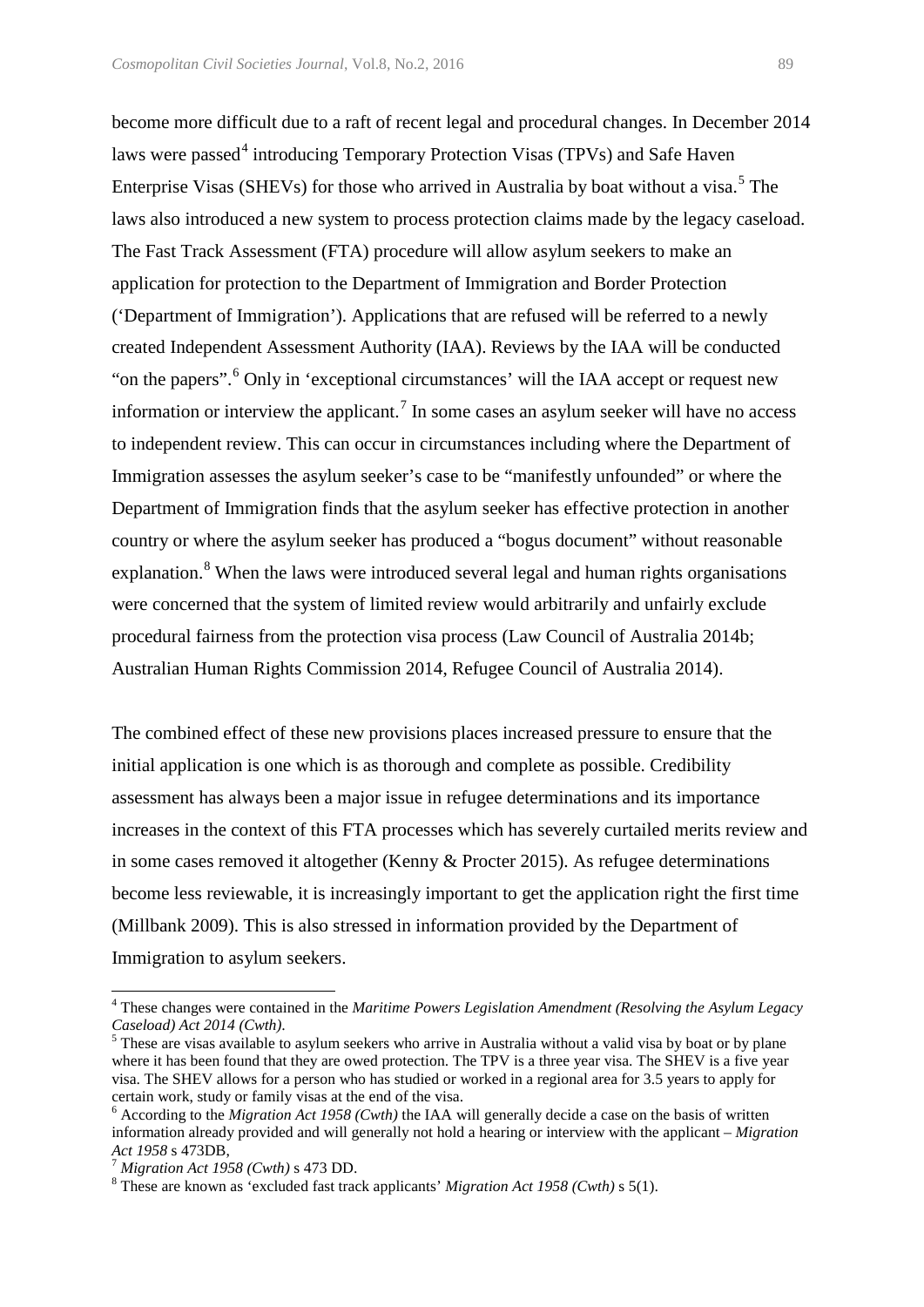Under the Fast Track Assessment Process, it is extremely important to **give us your protection claims early and in full**. If you do not give us all of your protection claims and we refuse your application, you might not have another chance to provide these claims. [emphasis in the original text] (DIBP 2016b)

The processes commences when an asylum seeker is invited to apply for either a TPV or a SHEV.<sup>[9](#page-6-0)</sup> They are given 60 days from the date of the letter to submit their application and supporting evidence. The application form must be completed in English and they are required to provide extensive details about their identity, family (here and overseas), education, residences, travel history, employment and explain how they meet the definition of a refugee.<sup>[10](#page-6-1)</sup> The forms must be accompanied with evidence of their identity or a "reasonable" explanation" as to why identity documents are not available.<sup>[11](#page-6-2)</sup> They will then attend an interview where an officer from the Department of Immigration will question them further about their identity and claims.

There are a variety of factors that make it difficult for an asylum seeker to present a comprehensive account of their claims, including: literacy, language, culture, a lack understanding of the RSD system and the complexities of that system; limited access to legal representation and difficulty with memory recall and in telling painful and often traumatic experiences (Hunter et al 2013). Interviews conducted with asylum seekers trying to navigate the legal system show they find the legal process to be confusing, inconsistent and demeaning (Australian Red Cross 2013; Commonwealth of Australia 2012, UNHCR 2013).

You have your rights and everyone is…the same, everyone is equal, but they [Immigration] don't deal with you….they deal with you as a number…do not look at citizenship just look at them as humans. They [Immigration] don't deal with you. They deal with you as a number in a file….They broke me, they destroyed me, they just turned me to dust….everything is broken… when something is broken, you can't fix it. (interview January 8, 2012). (Australian Red Cross 2013, 64)

<span id="page-6-0"></span><sup>9</sup> Under the *Migration Act 1958 (Cwth)* unauthorised maritime arrivals are barred from lodging any visa application (s  $\widetilde{46A(1)}$ ). The Minister for Immigration personally can allow for a person to lodge a visa of a specified class s 46A(2). This is known as 'lifting the bar'.<br><sup>10</sup> Form 790 (Application for a Safe Haven Enterprise Visa) or Form 866 (Application for a Protection Visa).

<span id="page-6-1"></span>

<span id="page-6-2"></span><sup>&</sup>lt;sup>11</sup> Section 91W of the *Migration Act 1958 (Cwth)* provides that the Department of Immigration may request a protection visa applicant to provide documentary evidence of their identity, nationality or citizenship. The section authorises the Department of Immigration to refuse the visa if the visa applicant fails to produce such documents or provides a bogus document, unless they have a reasonable explanation for not having them and have taken reasonable steps to obtain them.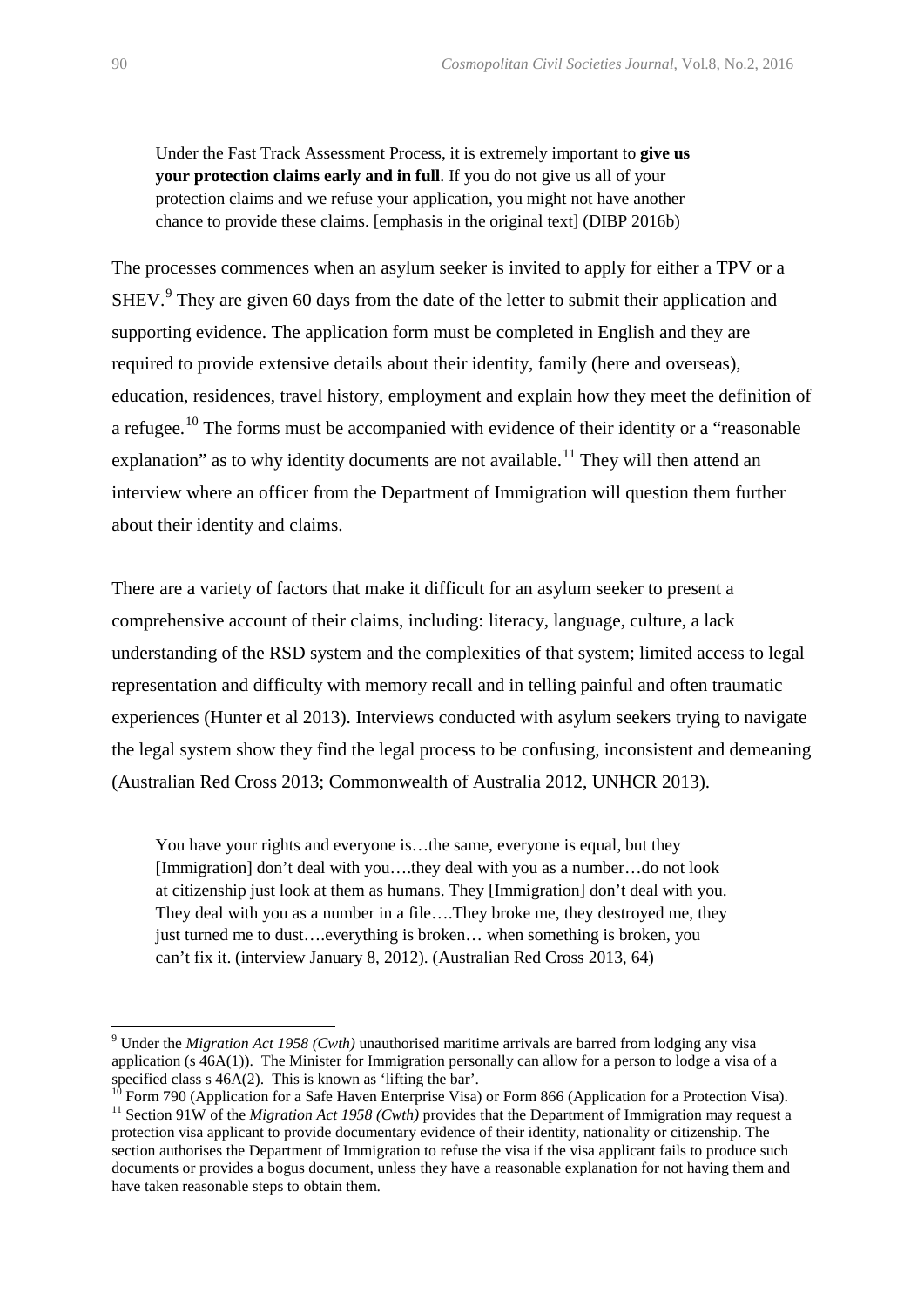Every day there is a new law whether it has been passed or hasn't there are all rumours around...there is the news regarding the temporary visa you can hear it on TV. Sometimes we are told we are going to have work permit, sometimes they say no work permit. Make a decision and tell us what it is, so we know where we stand. Every day we hear the rumours and it is very distressing. [asylum-seeker] (UNHCR 2013, 14)

Processing of the legacy caseload began in late 2015. Currently, the Department of Immigration has invited more than 12,000 individuals in the legacy caseload to lodge claims via the FTA process (Robinson 2016). The Department estimates it will take at least three years to get through primary processing. The upcoming processing of their cases is likely to be a trigger for further stress and distress. Refugee status determination processes and social factors including uncertainty regarding status leading up to the process are closely associated with symptoms of post-traumatic stress disorder and major depressive disorders (Kenny & Procter 2014). Processing is likely to be protracted and rejections of some asylum claims are likely. Research has found that rejections of asylum claims contribute directly to PTSD (Hocking, Kennedy & Sundram 2015).

For those asylum seekers who manage to navigate the new FTA process successfully, they will only be granted temporary protection for a further three years (TPV) or five years (SHEV). Judith Herman, in what is considered to be the seminal text on PTSD, outlined a three stage recovery process, the first of which was 'establishing safety' (1997). The TPV or SHEV, because of their temporary nature precludes the capacity to establish safety (Fiske & Kenny 2004).

While on a TPV or a SHEV refugees are able to work, access Medicare and Centrelink. However they are not able to leave and return to Australia nor will they be able to sponsor any family members to Australia. The ongoing temporary nature of their residence status and ongoing separation from family is likely to add to deepening mental deterioration. This is illustrated by this interaction between a lawyer and his client who he describes as being "crushed" by Australian immigration laws.

Having explained [the legal process] to Hamid, I thought he was about to cry. Maybe he did after he left the office. I can understand why. He is now unable to see a way of reuniting with his family in the short term, or getting a long term solution for himself and his family (Murphy 2015).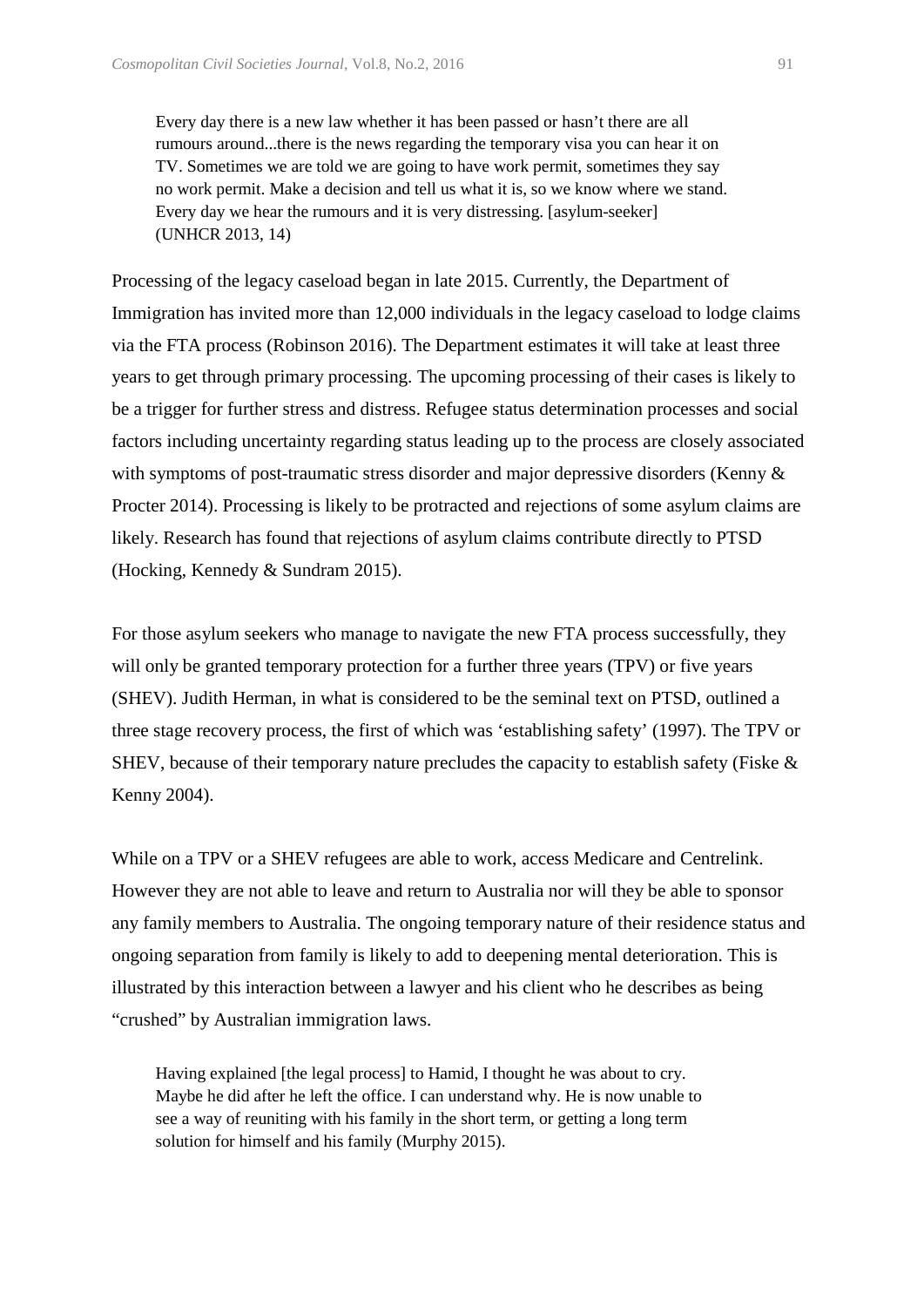#### **Funded legal assistance: the Primary Application and Information Service (PAIS)**

In March 2014 the Abbott Coalition government announced the removal of funding for legal assistance for asylum seekers arriving by boat. Previously all boat arrivals had access to funded assistance through the Immigration Application Advice and Assistance Service (IAAAS). It was claimed the withdrawal of IAAAS for unauthorised maritime arrivals would save \$100 million from the budget (Morrison 2014).

The withdrawal of taxpayer funded immigration advice and assistance does not prevent those who arrived illegally having access to legal assistance. In addition, those who wish to provide immigration advice and application assistance pro bono are free to do so.

Access to any private and/or pro bono immigration advice by illegal boat or air arrivals will be facilitated by the Department of Immigration and Border Protection, with all costs to be met by the providers of these services.

If people choose to violate how Australia chooses to run our refugee and humanitarian programme, they should not presume upon the support and assistance that is provided to those who seek to come the right way, and they should certainly not receive additional assistance, as they did under the previous government.

Under these changes the government will provide illegal arrivals clear instructions in multiple languages setting out the asylum application and assessment process and will provide interpreters. This is similar to the process employed by the UNHCR around the world. (Morrison 2014).

The Minister also announced that some support would be provided by way of the Protection Application Information Service (PAIS) for those considered "extremely vulnerable" and unaccompanied minors (Morrison 2014). Current government policy is that PAIS is only available to a small percentage of protection visa applicants and the budget for this programme reflects this position. The budget for PAIS is \$4.8 million per annum for each financial year from 2014/15-2016/17 (Commonwealth of Australia 2015, p. 54). This represents about \$2000-3000 per client (depending on whether it is an individual or family) (Commonwealth of Australia 2015, p. 54). In theory this would amount to approximately 15- 20 per cent of the legacy caseload.

#### *Vulnerability Assessment and Eligibility for PAIS*

The eligibility criteria for PAIS are set out in the Department of Immigration Procedures Advice Manual (PAM3) (DIBP 2016a). Assessments for PAIS are made by the Department of Immigration and there is no formal application process. Eligibility is based upon an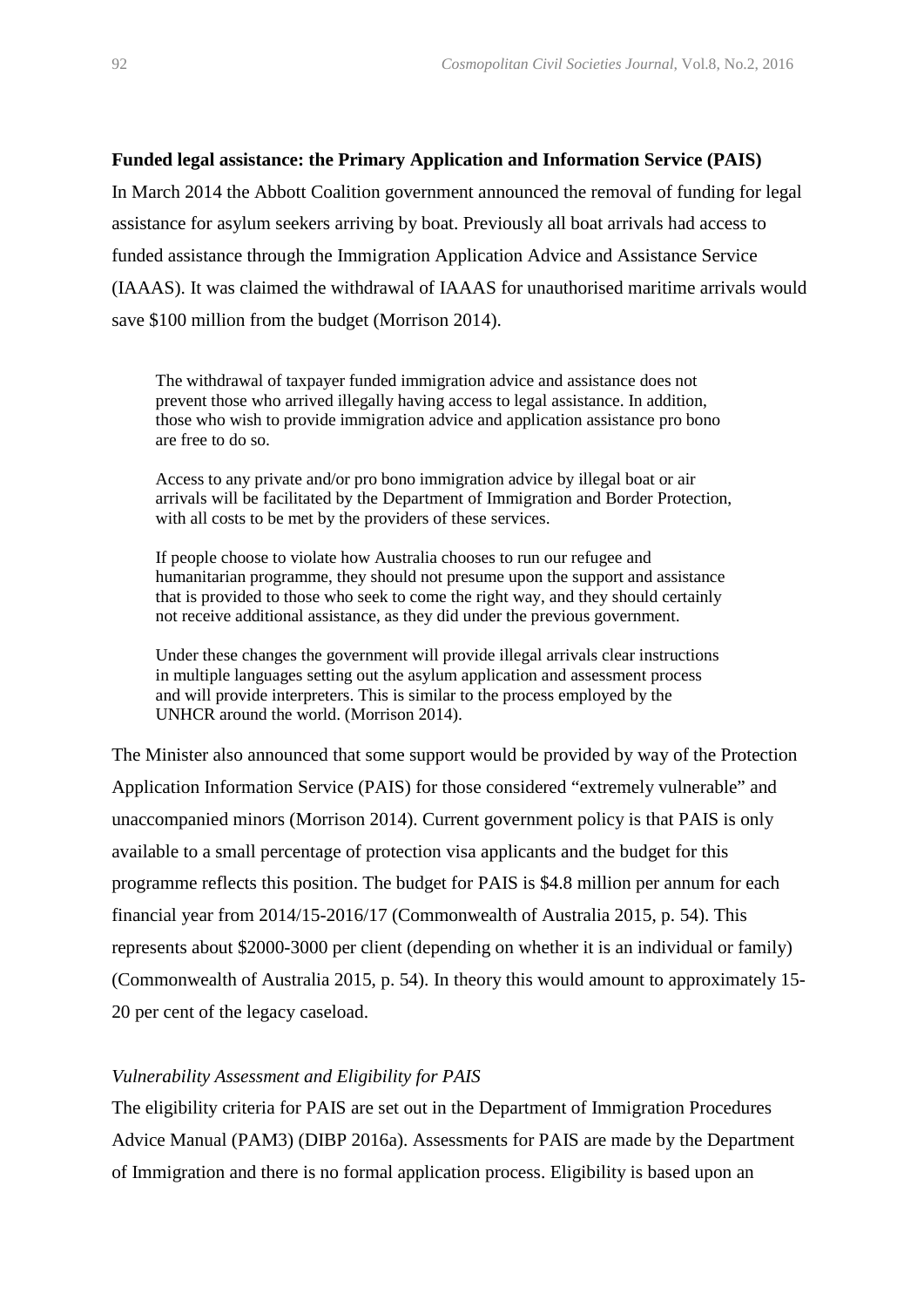individual being assessed to be "exceptionally vulnerable", in the sense that the individual would lack the capacity or ability to understand and engage adequately in the protection assessment process without assistance. How vulnerability is considered in the PAIS context is discussed below.

"Vulnerability" is a term that has arisen recently in legislation and jurisprudence and it is a term that is frequently used with respect to asylum seekers. While the term is widely used, it is clear that there is no common or accepted definition of vulnerability. What is most striking is the range of applications within the asylum seeker context. The European Court of Human Rights in *M.S.S. v Belgium and Greece* stated that asylum seekers as a group were 'particularly underprivileged and vulnerable … and in need of special protection' (p 251). In other legal contexts vulnerability is used to identify asylum seekers with special needs that may require a higher level of protection (Petin 2016). For example the UNHCR uses a Vulnerability Assessment Framework for identifying and prioritising those most in need in humanitarian emergencies, such as in the Syrian refugee crisis (UNHCR 2014). In the United Kingdom those considered to be "vulnerable" are excluded from their detained fast track process. The Australian Migration and Refugee Division of the Administrative Appeals Tribunal have specific guidelines for how they conduct a hearing with "vulnerable persons" (AAT 2015). It is noteworthy that individual vulnerability is likely to be also situational and contextual and it is not necessarily a static concept. The situations faced by asylum seekers and how they cope may vary over time; there may be multiple and complex sets of causes ranging from economic disempowerment to social attitudes and physical limitations (Peroni & Timmer 2013).

There is a range of vulnerability assessment tools which examine both internal and external risks and protective factors. In the Australian immigration context the Department of Immigration's Community Status Resolution Officers use the Vulnerability Identification Assessment Tool (VIAT) to identify people who may need a higher level or oversight of support from their case managers in order to assist that person to a resolution of their immigration status.<sup>[12](#page-9-0)</sup> While not diagnostic in nature, the VIAT is known largely as a decision support tool designed to assist case managers to identify and describe the nature of individual

1

<span id="page-9-0"></span><sup>&</sup>lt;sup>12</sup> DIBP, Policy Advice Manual 3,  $P. 19/04/2016 - PAM3 - MIGRATION ACT > PAM - Compliance and$  $P. 19/04/2016 - PAM3 - MIGRATION ACT > PAM - Compliance and$  $P. 19/04/2016 - PAM3 - MIGRATION ACT > PAM - Compliance and$ [Case Resolution](https://legend.online.immi.gov.au/Migration/2016/19-04-2016/legend_current_mp/Pages/_document00001/level%20100006.aspx) > [Case resolution](https://legend.online.immi.gov.au/Migration/2016/19-04-2016/legend_current_mp/Pages/_document00001/_level%20100006/level%20200068.aspx) > Community Status Resolution Service.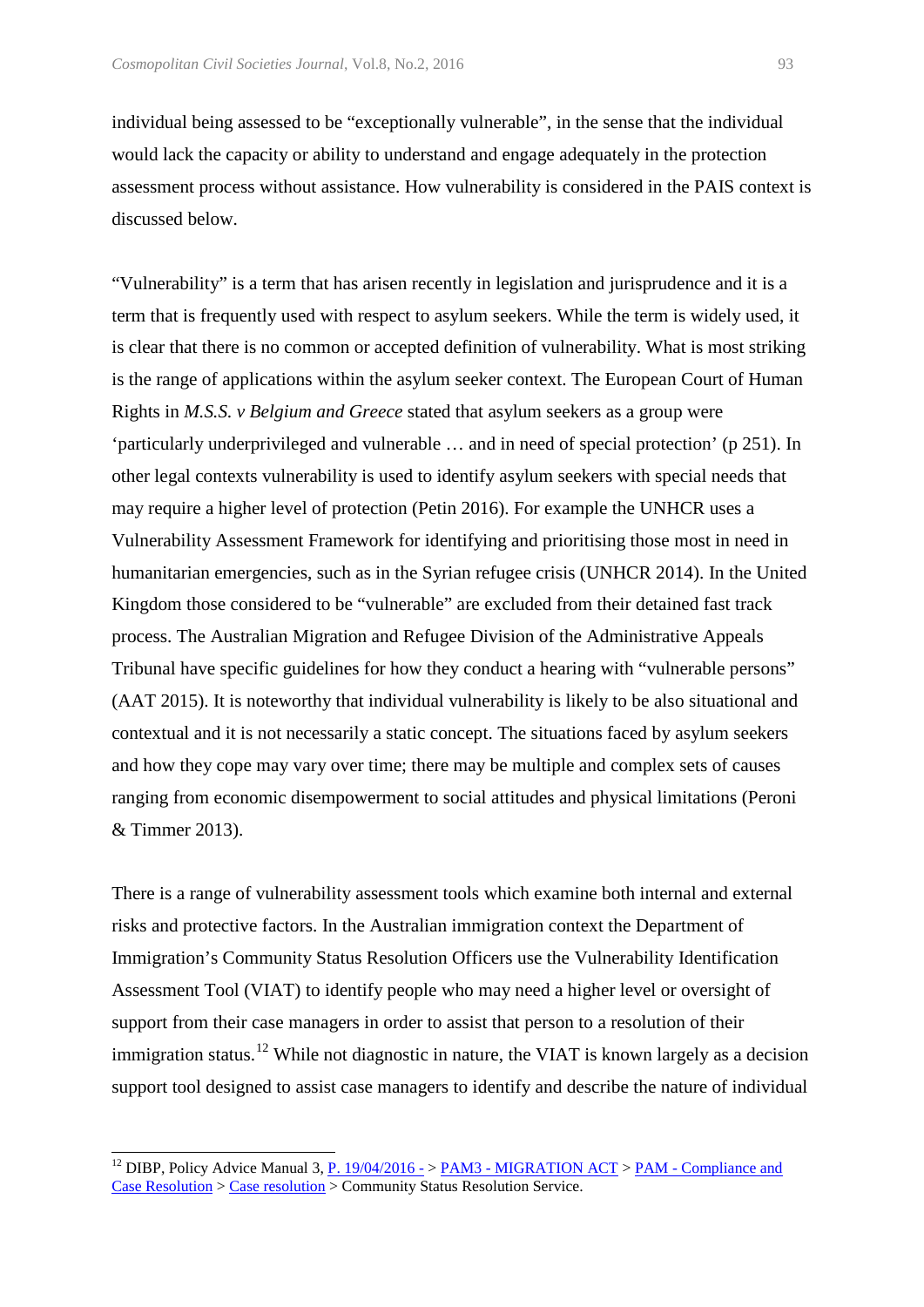vulnerability, the presence of additional risk factors for worsening vulnerability, and other factors that may be broadly deemed protective or supportive of the individual.

#### *Assessing PAIS eligibility*

Initial assessments for PAIS are performed 'using information on the departmental system' (DIBP 2016a) which might be information the Department of Immigration has gathered itself or information placed on the system by the SRSS provider. The difficulty is that these systems are not necessarily set up to gather standardised information and thus assessments of vulnerability are made by individual Department officers in the absence of a standardised assessment tool, such as the VIAT.

Policy guidance<sup>[13](#page-10-0)</sup> is provided to officers assessing whether a person qualifies for PAIS, the key factor being whether the individual has a 'functional impairment' which impacts upon their 'ability to engage in the protection process'. The guidelines state that an officer 'must take account of all of the available information in relation to an individual's circumstances, including the cumulative effect of these circumstances where the individual has a number of conditions affecting their capacity to understand and articulate their claims.<sup>[14](#page-10-1)</sup>

The policy details particular conditions that should be considered including intellectual disabilities, brain injuries and incapacitating illnesses. Asylum seekers will only be eligible for assistance on mental health grounds if they have a "serious mental illness" such as schizophrenia, severe depression or post-traumatic stress disorder. It states that "less serious mental illness" such as "anxiety or less severe depression" will not normally impact upon a person's ability to engage in the protection process. This policy analysis is problematic; people diagnosed with depression (for example) often experience difficulties in thought, feeling and emotion. Changes in emotion may impact upon concentration and decision making. Such symptoms form part of the assessment criteria for major depression, thus recognising that cognitive impairment is a core feature associated to this condition (Sole et al. 2015). Difficulties in thought and feeling, as well as indecisiveness may persist in vulnerable individuals even when depressive symptoms have subsided or resolved (McIntyre 2013).

1

<span id="page-10-1"></span><span id="page-10-0"></span><sup>&</sup>lt;sup>13</sup> DIBP, Assessing PAIS Eligibility  $\frac{19}{04/2016}$  -> P.  $\frac{19}{04/2016}$  -> PAM3 - REFUGEE AND  $\frac{HUMANTARIAN}{^{14}}$  DIBP, Assessing PAIS Eligibility  $\frac{19/04/2016}{^{14}}$  DIBP, Assessing PAIS Eligibility  $\frac{19/04/2016}{^{14}}$   $>$  P. 19/04/2016 -  $>$  PAM3 - REFUGEE AND [HUMANITARIAN](https://legend.online.immi.gov.au/Migration/2016/19-04-2016/legend_current_mp/Pages/document00005.aspx) > PAM - Protection visas - Temporary Protection and Fast Track Assessment Process.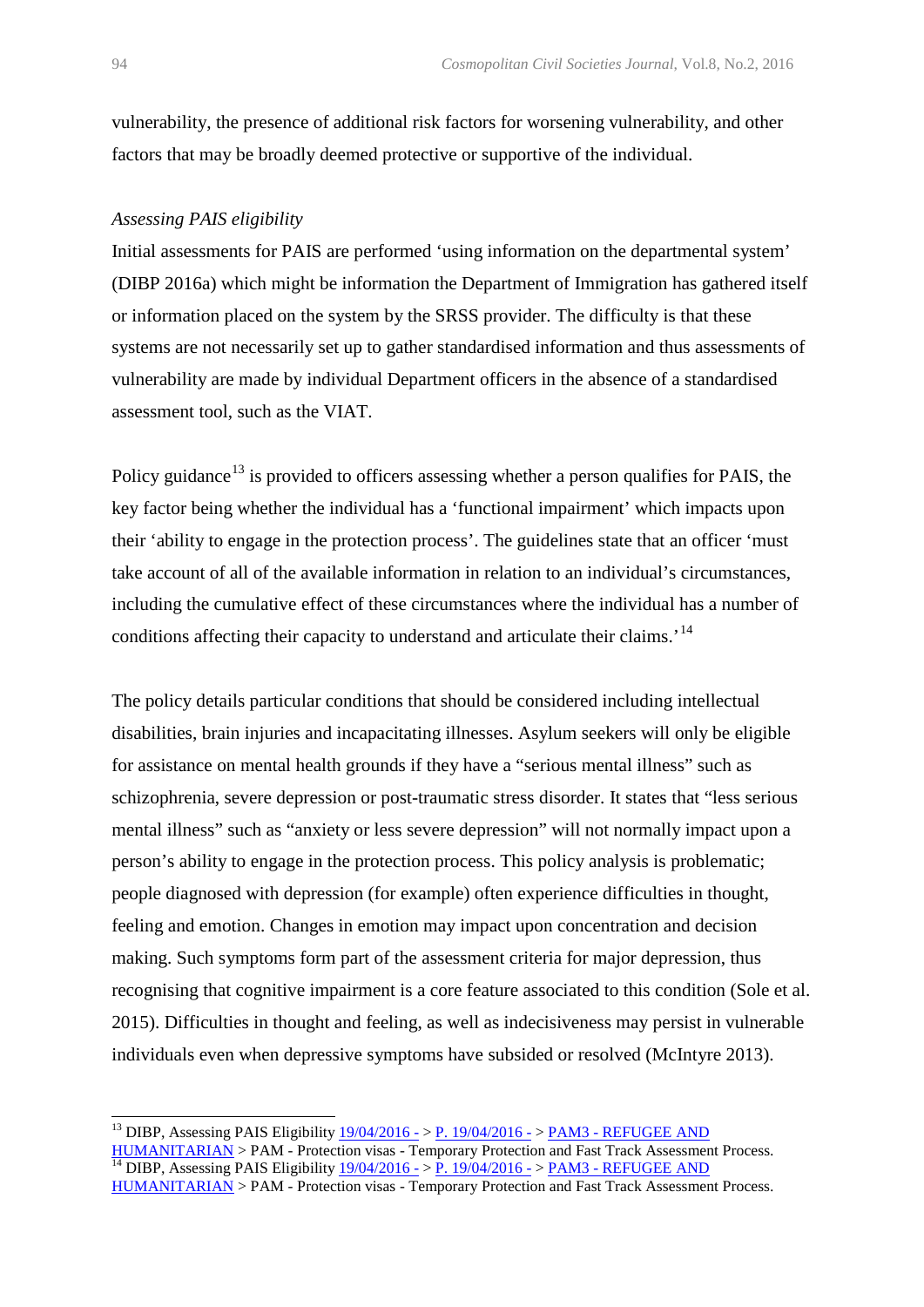These cognitive problems compromise an individual's coping abilities and in turn the inhibit them articulating their protection claims and understanding the RSD process.

The current emphasis on limited medical diagnostic criteria is problematic and limiting. Understanding idioms of mental distress and its accurate reporting for people of diverse cultural and linguistic backgrounds has been the subject of misunderstanding, neglect and exclusion from clinical practice and reporting processes within mental health and mainstream health services (Minas et al. 2013). The central concern is that inaccurate diagnosis is aligned with persistent disparities in availability of and access to mental health services, quality of care and mental health outcomes for people from immigrant and refugee backgrounds.

As outlined above there are many asylum seekers in the legacy caseload that may be in a desperate emotional state whether or not they meet the classification of formal psychiatric disorder. Diagnosis of mental illness is not a straightforward practice for people of culturally and linguistically diverse (CALD) background. There are many additional barriers such as language and access to interpreters, stigma and fear based reluctance to seek mental health support, lack of culturally competent mainstream service providers and limited access to specialist psychiatric assessment. There is likely to be untreated symptoms of mental despair as well as mental illness, for example cognitive decline, symptoms and other expressions of mental distress in this population. The PAIS policy criteria also fails to include a series of other factors which are significant indicators of vulnerability such as age, gender, sexual orientation, family violence, homelessness, destitution and substance abuse issues.

The factors described above support the proposition that the current assessment process for determining "exceptional vulnerability" has a number of flaws. However it should be acknowledged that those working in the Department of Immigration have a very difficult task to determine how extremely limited funding can be allocated to 15 or 20 per cent of the legacy cohort.

The reality is under current government policy the majority of asylum seekers will be excluded from this funding assistance. According to the government asylum seekers can have legal representation at their own expense; the problem is any right to representation becomes illusory if the asylum seeker cannot afford to pay. The challenge will be processing the 75-80 per cent who will not receive PAIS. Pro bono assistance is offered across the country through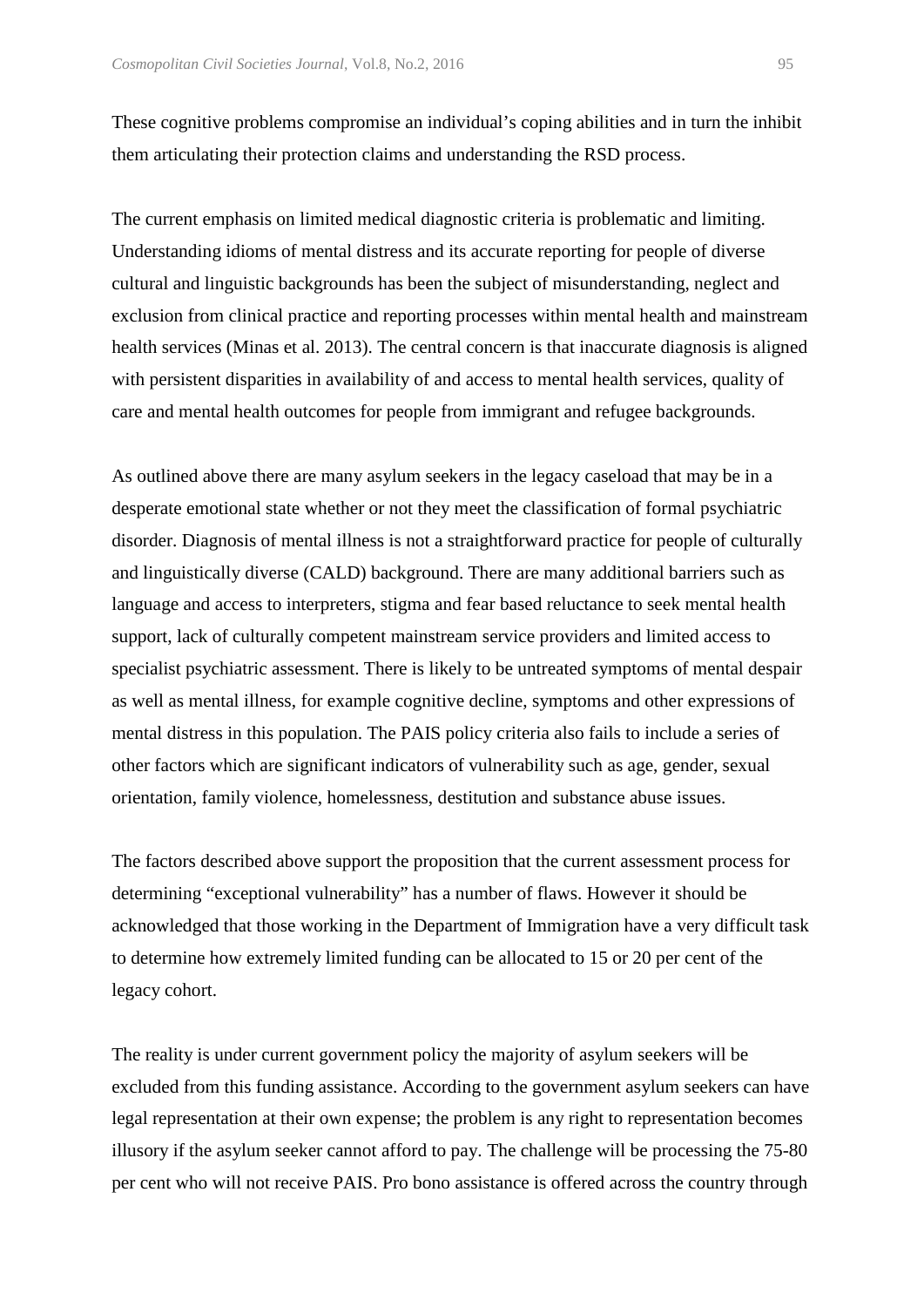community legal centres and not-for-profit organisations; however they are struggling to meet the demand upon their services, especially when this reduction to funding is combined with cuts made nationally to the budgets of legal aid and community legal centres.

#### **Legal assistance and fair refugee status determination**

In referring to the withdrawal of funded legal assistance the Minister for Immigration and Border Protection said 'Australia's protection obligations do not extend to providing free immigration advice and assistance to those who arrived in Australia illegally' (Morrison 2014). A recent interaction between an officer of the Department of Immigration and Labour Senator, Kim Carr, during a hearing in the Australian Senate indicated that previous funding was perhaps a sign of Australia's largesse rather than as a reflection of any legal obligation.

Mr Kukoc: Previously [legal] assistance was provided to all illegal maritime arrivals, which was quite unique, because no other country in the world provides free-of-charge immigration assistance to refugee protection claims. Senator KIM CARR: It may well be unique, but it was a hallmark of the way in which we treated people. (Commonwealth of Australia 2015, p. 46)

An examination of our international protection obligations and Australian domestic law in relation to a requirement to accord procedural fairness toward asylum seekers in fact indicates that Australia may well have an obligation to provide access to funded legal assistance.

Australia's international protection obligations are found in the Convention relating to the Status of Refugees (Refugees Convention) and other human rights treaties. Under these international treaties Australia has agreed to abide by the principle of *non-refoulement* which means that Australia must not return a person to a country where they would face persecution, torture or other cruel, inhumane and degrading treatment. The Refugees Convention does not prescribe procedures to be adopted by countries in the processing of protection claims. The key international agency overseeing the Refugees Convention, the United Nations High Commissioner for Refugees (UNHCR), recognises that it is for each country to establish the most appropriate procedures for processing claims, including review mechanisms, although it recommends that there should be certain minimum requirements (UNHCR 2005). The right to legal assistance is seen by UNHCR as an 'essential safeguard' and that it is important that countries guarantee 'free legal assistance and representation in first instance procedures and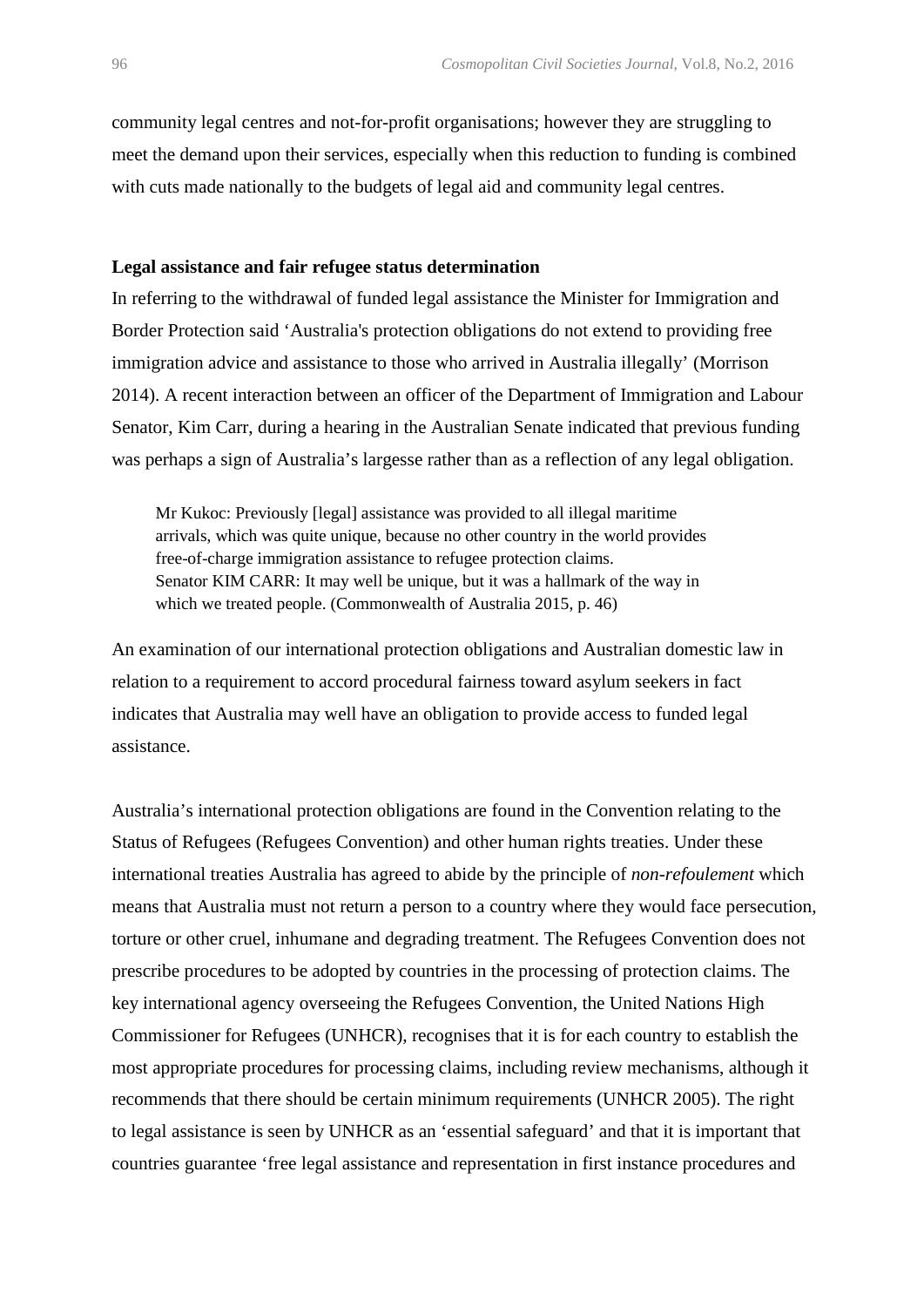against negative decisions' particularly for vulnerable groups (UNHCR 2005, p. 3). The European Council of Refugees in Exile also recommends that legal aid should be made available to asylum seekers who lack resources (ECRE 2010).

In Australia there is no guaranteed right to funded legal assistance. However the High Court has stated that in serious criminal matters the lack of legal representation can lead to procedural unfairness. In *Dietrich v The Queen* Mason CJ and McHugh J said:

Australian law does not recognize that an indigent accused on trial for a serious criminal offence has a right to the provision of counsel at public expense. Instead, Australian law acknowledges that an accused has the right to a fair trial and that, depending on all the circumstances of the particular case, lack of representation may mean that an accused is unable to receive, or did not receive, a fair trial. (*Dietrich v The Queen* (1992) 177 CLR 292, 317)

While this case referred to people on criminal charges, procedural fairness in the context of the processing of refugee status is regarded seriously by the Australian courts, particularly given the gravity of the consequences for those affected by the relevant decision (Crock & Martin 2013). According to a number of studies conducted in other jurisdictions, a lack of representation has a major impact upon the fairness of the refugee status determination procedures. One prominent study in the US found that represented asylum seekers were granted asylum at a rate of 45.6 per cent before the Immigration Courts whereas unrepresented asylum seekers were granted asylum at a rate of 16.3 per cent (Ramji-Nogales et al. 2007). An extensive study of more than seventy thousand decisions made by the Canadian Refugee Protection Division from 2005 to 2009 concluded that representation by legal counsel was a critical factor for successful refugee claims (Rehaag 2011).

The government has argued the policy of reducing funding for legal assistance will lead to significant budget savings. The Law Council of Australia has pointed out that it may have the reverse effect in that having more unrepresented applicants will increase inefficiencies for the Department of Immigration in finalising claims. Decision makers are likely to be faced with incomplete applications and deficient evidence. This will lead to an increase in the time they need to take to process and finalise the cases (Law Council of Australia 2014a). Rejection of claims where the processing was flawed or procedurally unfair may lead to the denial of meritorious asylum claims which will lead to applications for judicial review and associated costs or, at worst, the return of an individual to persecution.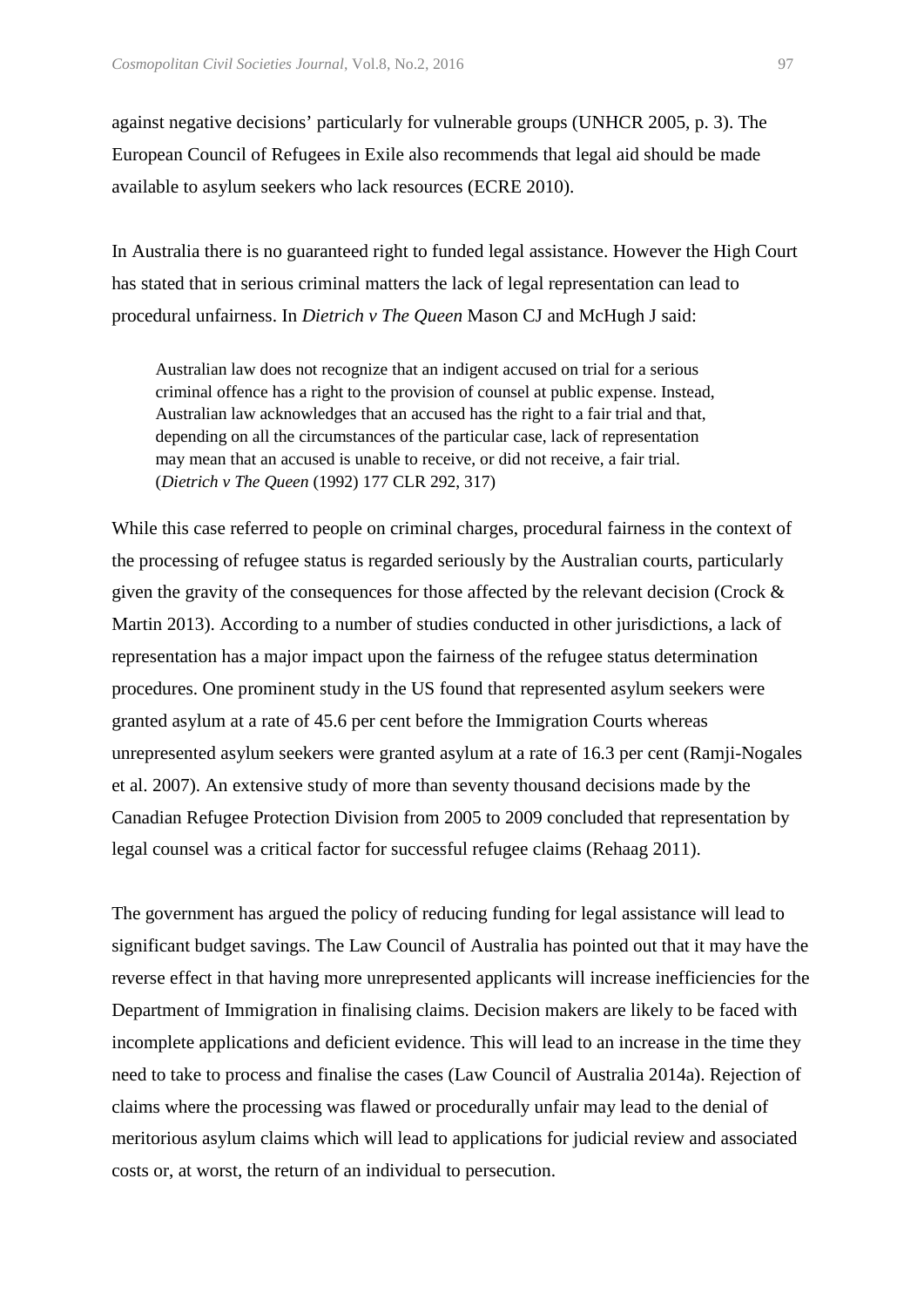The decision to significantly reduce funding to assist a group who have been waiting for over four years for the processing of their claims runs contrary to recent developments in the United Kingdom and Ireland where governments have been piloting schemes providing early legal assistance to asylum seekers (Lane et al 2013; Anderson and Conlon 2015). Research into these schemes has demonstrated benefits for both asylum seekers and decision makers, as the provision of legal support and assistance to asylum seekers increases confidence in the process and leads to an improvement in the quality of decisions (Anderson and Conlon 2015).

#### **An integrated legal and mental health approach**

What then would be the ideal model of providing legal support and assistance to asylum seekers from the legacy caseload? A return to government funded legal assistance to all of the legacy caseload who cannot otherwise afford to pay for a migration agent or a lawyer would be an important start. Such funding needs to be adequate to allow for migration agents to prepare protection applications thoroughly. Funding levels currently must be sufficient given the complexity of the task. Low quality or incompetent assistance is linked to poor decision making (Anagnost 2000).

It has been noted previously that the administration of a system of providing legal assistance by the Department of Immigration may cause an actual if not perceived conflict of interest (Taylor 2000). Legal assistance should be provided through the Attorney General's Department via the current system of funding through a national system of legal aid which also provides funds to community legal centres.

For the reasons outlined above it is critical that the government also allow for the provision of adequate mental health support throughout the FTA process. The therapeutic merits of an integrated mental health and legal approach have been receiving greater attention in the literature (Hunter et al 2013, Procter 2008, Kenny & Fiske 2004).

The legacy caseload are presenting as a group which is experiencing pre-existing and ongoing deterioration in their mental health. They require counseling and support from mental health professionals in order to effectively present their claims. It will also be critical for mental health support to be available at critical points of the decision making process.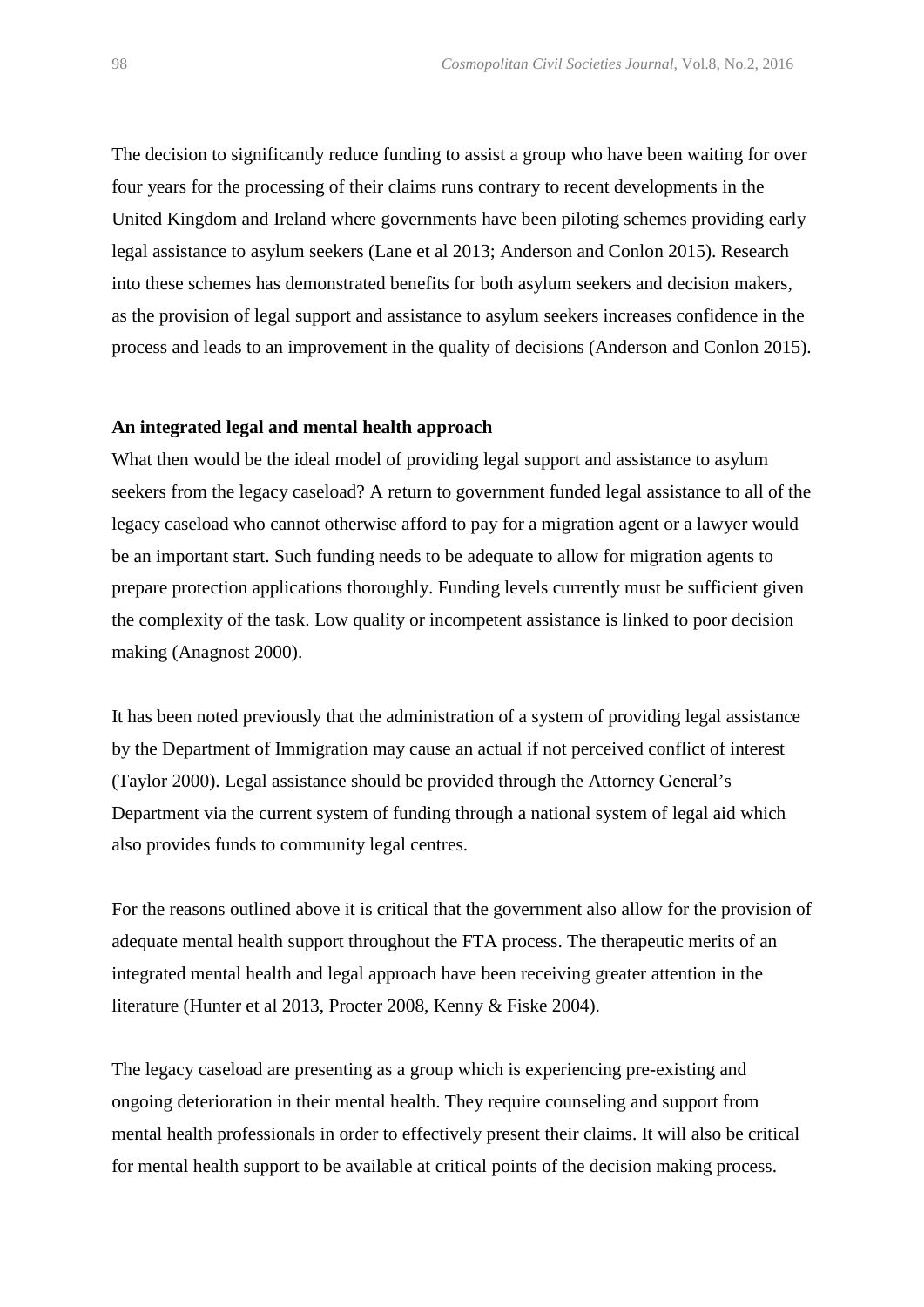Rejection of asylum claims may be a tipping point ultimately acting as a trigger towards a trauma response. The unfortunate paradox embedded in this situation is that acceptance as a refugee may also worsen a person's perception of their situation as their residence status continues to be temporary and their future uncertain. The consequences for some individuals may be a worsening limbo and deepening uncertainty.

#### **Conclusion**

The recent changes to refugee status processing combined with a reduction in funding for legal assistance mean asylum seekers in the legacy caseload are facing an unimaginably complex process with limited support leading to deleterious effects on their mental health.

It is the role of a legal representative to adequately explain the process in a way asylum seekers can understand. Legal advice and assistance can aid the decision making process by ensuring forms are completed and the experiences of asylum seekers are documented clearly. The new FTA process will present procedural and legal challenges not experienced before in the Australian refugee determination system. In the context of a caseload of clients who are in a state of deteriorating mental decline, the role of legal assistance is particularly important.

It is difficult to disentangle the nexus between legal and mental health related concerns for asylum seekers. Current Australian law does not guarantee asylum seekers the help of a migration agent or a lawyer. This fact alone presents a serious access barrier to justice given the complexities of the Australian refugee status determination system. However, as outlined above, arguments that access to legal assistance is part of ensuring procedural fairness can be used to counterbalance that approach.

Mentally unwell and vulnerable detainees would likely benefit from an integrated legal and mental health response. The net effect would be a process that asylum seekers can place trust in, supported by professionals who they understand as prepared to advocate for their situation. Legal assistance helps asylum seekers to participate and engage in a difficult process. Mental health reactions by asylum seekers are inextricably linked to the stress of negotiating complex legal processes without structured legal assistance. While the legislative and policy changes present new and complex barriers to those in the legacy caseload, they also by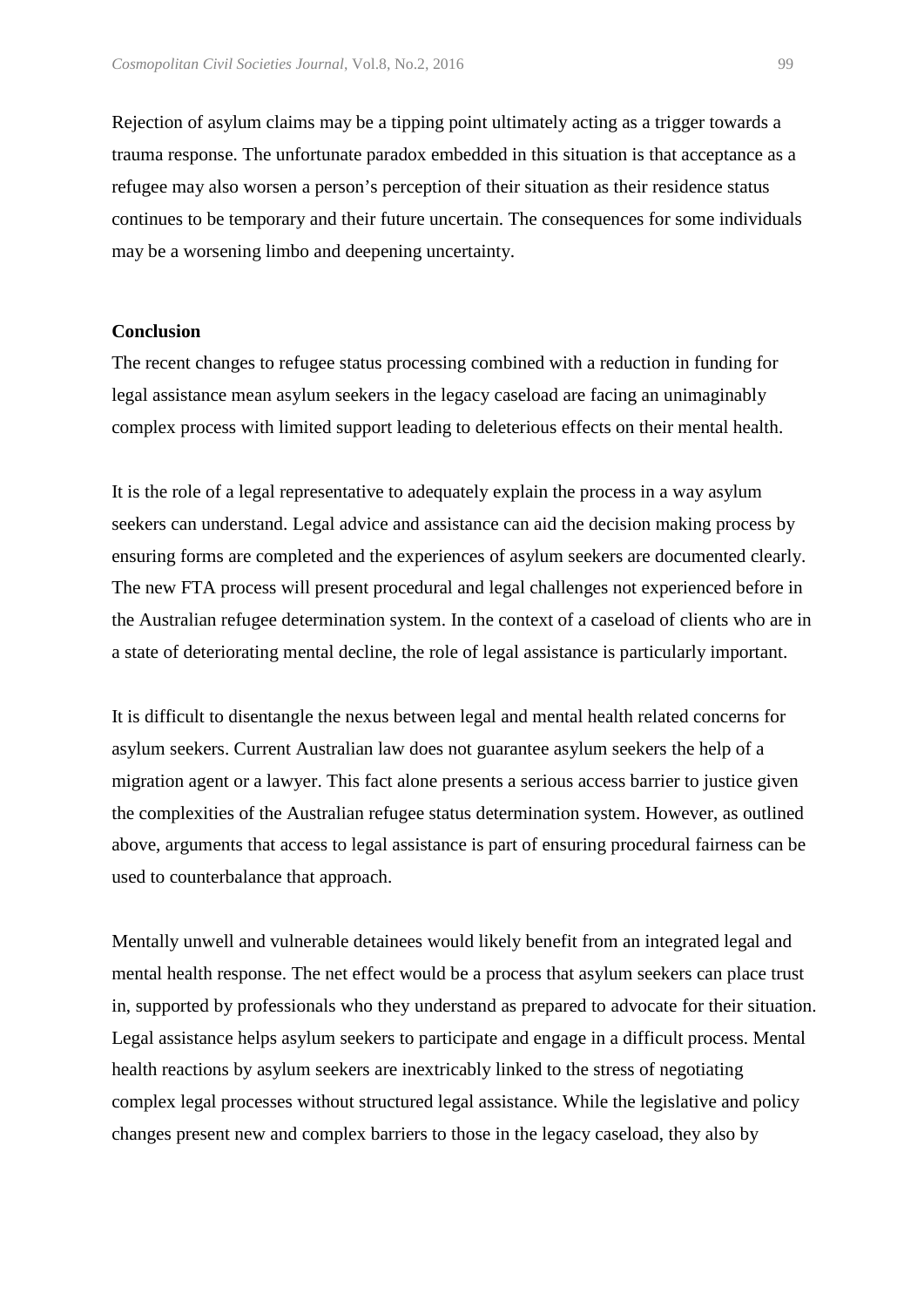implication bring disruption to the social and community life of those in most need of assistance.

#### **References**

- Anagnost, S. 2000, 'The challenge of providing high quality, low cost legal aid for asylum seekers and refugees', *International Journal of Refugee Law,* vol. 12, no. 4, pp. 577- 588. doi:<http://dx.doi.org/10.1093/ijrl/12.4.577>
- Anderson, B. & Conlan, S. 2014, *Providing Protection - Access to early legal advice for asylum seekers*. Report prepared for Irish Refugee Council.
- Ardalan, S. 2015, 'Access to justice for asylum seekers: Developing an effective model of holistic asylum representation', *University of Michigan Journal of Law Reform,* vol. 48, no. 4, pp. 1001-1038.
- Administrative Review Tribunal 2015, *Migration and Refugee Division Guidelines on Vulnerable Persons* viewed 11 May 2016 [http://www.aat.gov.au/AAT/media/AAT/Files/MRD%20documents/Legislation%20Pol](http://www.aat.gov.au/AAT/media/AAT/Files/MRD%20documents/Legislation%20Policies%20Guidelines/Guidelines-on-Vulnerable-Persons.pdf) [icies%20Guidelines/Guidelines-on-Vulnerable-Persons.pdf](http://www.aat.gov.au/AAT/media/AAT/Files/MRD%20documents/Legislation%20Policies%20Guidelines/Guidelines-on-Vulnerable-Persons.pdf)
- Australian Human Rights Commission 2014, *Migration and Maritime Powers Legislation Amendment (Resolving the Asylum Legacy Caseload) Bill 2014 Submission 163* viewed 11 May 2016

[http://www.aph.gov.au/Parliamentary\\_Business/Committees/Senate/Legal\\_and\\_Constit](http://www.aph.gov.au/Parliamentary_Business/Committees/Senate/Legal_and_Constitutional_Affairs/Asylum_Legacy_Caseload_Bill_2014/Submissions) [utional\\_Affairs/Asylum\\_Legacy\\_Caseload\\_Bill\\_2014/Submissions](http://www.aph.gov.au/Parliamentary_Business/Committees/Senate/Legal_and_Constitutional_Affairs/Asylum_Legacy_Caseload_Bill_2014/Submissions)

- Australian Red Cross 2013, *Inaugural Vulnerability Report: Inside the process of seeking asylum in Australia,* June, Australian Red Cross, viewed 11 May 2016 [http://www.redcross.org.au/files/ARC\\_VulnerabilityReport\\_LR.PDF](http://www.redcross.org.au/files/ARC_VulnerabilityReport_LR.PDF)
- Commonwealth of Australia 2012, *The Management of Enforced Removals in Australia: A Client Perspective*, Prepared by Hall and Partners Open Mind. Department of Immigration and Citizenship, Commonwealth of Australia.
- Commonwealth of Australia 2015, Senate Legal and Constitutional Committee, Estimates, Immigration and Border Protection Portfolio, 26 May 2015.
- Crock, M. & Martin, H. 2013, 'Refugee rights and the merits of appeals', *University of Queensland Law Journal,* vol. 32, no. 1, pp. 137-155.
- Department of Immigration and Border Protection (DIBP) 2016a *Procedures Advice Manual* (PAM 3).
- DIBP 2016b, 'Applying for protection in Australia if you arrived illegally' viewed 11 May 2016. [https://www.border.gov.au/Trav/Refu/protection-application-information-and](https://www.border.gov.au/Trav/Refu/protection-application-information-and-guides-paig/applying-for-protection-in-Australia-if-you-arrived-illegally)[guides-paig/applying-for-protection-in-Australia-if-you-arrived-illegally](https://www.border.gov.au/Trav/Refu/protection-application-information-and-guides-paig/applying-for-protection-in-Australia-if-you-arrived-illegally)
- Doherty, B. & Hekmat, A. 2016, '"We are the forgotten people": the anguish of Australia's "invisible" asylum seekers', *The Guardian Australia,* 13 April, viewed 11 May 2016, [http://www.theguardian.com/australia-news/2016/apr/13/we-are-the-forgotten-people](http://www.theguardian.com/australia-news/2016/apr/13/we-are-the-forgotten-people-the-anguish-of-australias-invisible-asylum-seekers)[the-anguish-of-australias-invisible-asylum-seekers.](http://www.theguardian.com/australia-news/2016/apr/13/we-are-the-forgotten-people-the-anguish-of-australias-invisible-asylum-seekers)
- Doney, D. 2014, *A welcome home: An evaluation of AMES' accommodation services for refugees and asylum seekers*, Centre for Refugee Research UNSW, viewed 11 May 2016. [https://www.ames.net.au/files/file/Settlement/AMES\\_UNSW.pdf](https://www.ames.net.au/files/file/Settlement/AMES_UNSW.pdf)
- European Council on Refugees and Exiles (ECRE) 2010, *Survey on legal aid for asylum seekers in Europe,* viewed 11 May 2016 <http://www.ecre.org/component/downloads/downloads/268.html>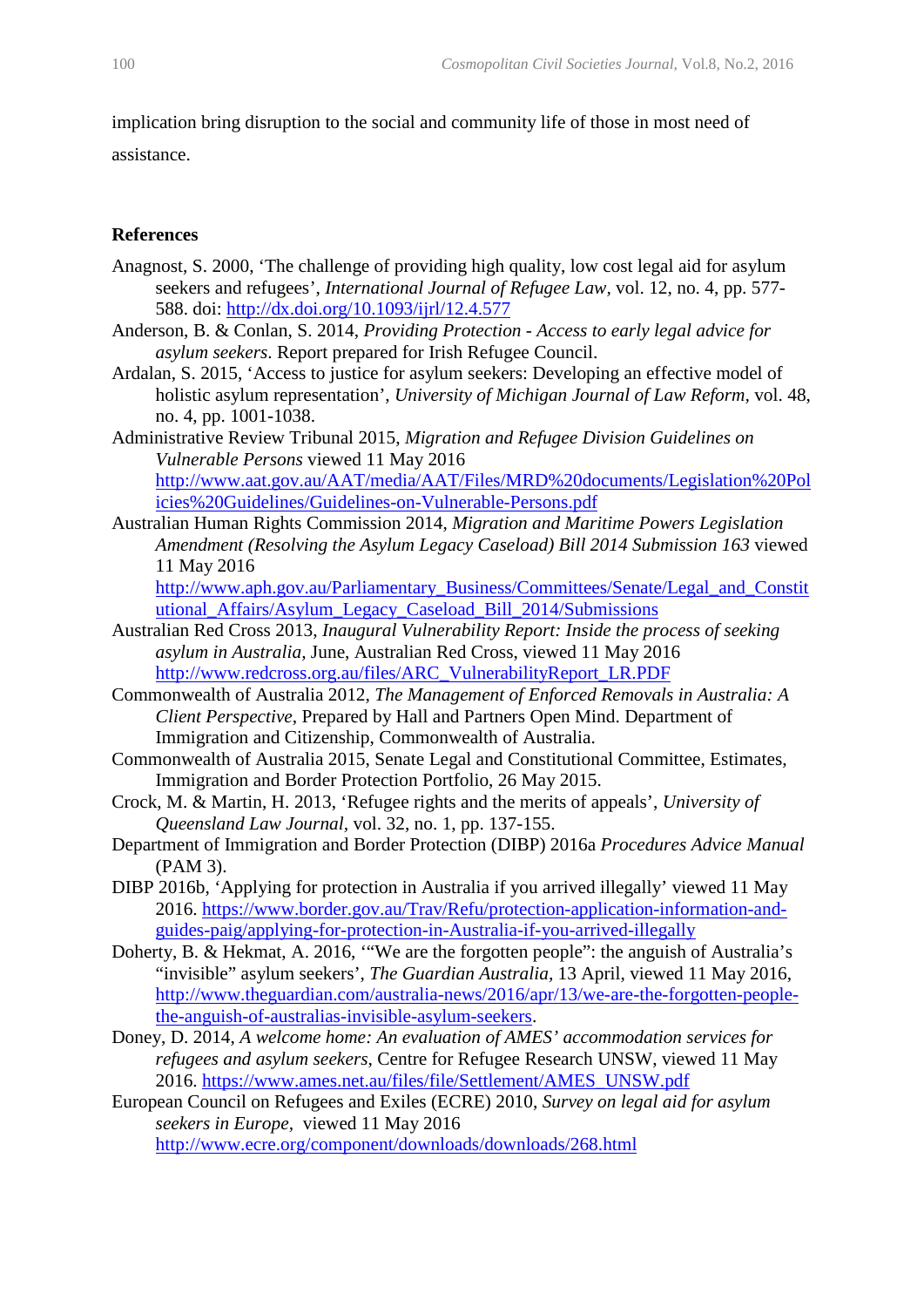- Fleay, C., Hartley, L. & Kenny, M. 2013, 'Refugees and asylum seekers living in the Australian community: The importance of work rights and employment support', *Australian Journal of Social Issues,* vol. 48, no. 4, pp. 473 – 493.
- Gruhn, R. 2014 *"Can you please help me? How can we live?" Uniting Care's emergency relief and crisis support for asylum seekers living in the community,* March. Report prepared for Uniting Care Victoria and Tasmania, viewed 11 May 2016 [http://apo.org.au/files/Resource/unitingcare\\_unitingcaresemergencyreliefandcrisissuppo](http://apo.org.au/files/Resource/unitingcare_unitingcaresemergencyreliefandcrisissupportforasylumseekerslivinginthecommunity_mar_2014.pdf) [rtforasylumseekerslivinginthecommunity\\_mar\\_2014.pdf](http://apo.org.au/files/Resource/unitingcare_unitingcaresemergencyreliefandcrisissupportforasylumseekerslivinginthecommunity_mar_2014.pdf)
- Herman, J. 1997, *Trauma and Recovery. The Aftermath of Violence — from Domestic Abuse to Political Terror,* Basic Books, New York.
- Hocking, D., Kennedy, G. & Sundram, S. 2015, 'Mental disorders in asylum seekers: the role of the refugee determination process and employment', *The Journal of Nervous and Mental Disease,* vol. 203, no. 1, pp. 28-32. doi: <http://dx.doi.org/10.1097/NMD.0000000000000230>
- Human Rights First 2016, *In the Balance: Backlogs Delay Protection in the U.S. Asylum and Immigration Court Systems*, April 2016, viewed 11 May 2016 <http://www.humanrightsfirst.org/sites/default/files/HRF-In-The-Balance.pdf>
- Hunter, J., Pearson, L., San Roque, M. & Steel, Z. 2013, 'Asylum adjudication, mental health and credibility evaluation', *Federal Law Review,* vol. 41, no 3, pp. 471-495.
- Kenny, M. & Procter N. 2015, 'The fast track refugee assessment process and the mental health of asylum seekers', *Psychiatry, Psychology and the Law,* vol. 23, no. 1, pp. 62- 68. doi:<http://dx.doi.org/10.1080/13218719.2015.1032951>
- Kenny, M. & Fiske, L. 2004, '"Marriage of Convenience" or a "Match Made in Heaven": Lawyers and social workers working with asylum seekers', *Australian Journal of Human Rights,* vol. 10, no. 1, pp. 137-157.
- Lane, M., Murray, D., Lakshman, R., Devine, C. & Zurawan, A. 2013, *Evaluation of the Early Legal Advice Project: Final Report,* Report for the UK Home Office, May 2013, viewed 11 May 2016 [https://www.gov.uk/government/uploads/system/uploads/attachment\\_data/file/199962/](https://www.gov.uk/government/uploads/system/uploads/attachment_data/file/199962/horr70.pdf) [horr70.pdf](https://www.gov.uk/government/uploads/system/uploads/attachment_data/file/199962/horr70.pdf)
- Law Council of Australia 2014a, *Law Council concerned by the removal of IAAAS funding*. Media Release 2 April 2014, viewed on 11 May 2016 [https://www.lawcouncil.asn.au/lawcouncil/images/LCA-PDF/mediaReleases/1409\\_--](https://www.lawcouncil.asn.au/lawcouncil/images/LCA-PDF/mediaReleases/1409_--_Law_Council_concerned_by_removal_of_IAAAS_Funding.pdf) Law Council concerned by removal of IAAAS Funding.pdf
- Law Council of Australia 2014b*, Migration and Maritime Powers Legislation Amendment (Resolving the Asylum Legacy Caseload) Bill 2014 Submission 129* viewed 11 May 2016

[http://www.aph.gov.au/Parliamentary\\_Business/Committees/Senate/Legal\\_and\\_Constit](http://www.aph.gov.au/Parliamentary_Business/Committees/Senate/Legal_and_Constitutional_Affairs/Asylum_Legacy_Caseload_Bill_2014/Submissions) [utional\\_Affairs/Asylum\\_Legacy\\_Caseload\\_Bill\\_2014/Submissions](http://www.aph.gov.au/Parliamentary_Business/Committees/Senate/Legal_and_Constitutional_Affairs/Asylum_Legacy_Caseload_Bill_2014/Submissions)

- Laughland, O. 2014, 'Tamil asylum seeker's grieving family unable to attend funeral', *The Guardian Australia,* 16 June, viewed 11 May 2016, [http://www.theguardian.com/world/2014/jun/16/tamil-asylum-family-unable-attend](http://www.theguardian.com/world/2014/jun/16/tamil-asylum-family-unable-attend-funeral)[funeral](http://www.theguardian.com/world/2014/jun/16/tamil-asylum-family-unable-attend-funeral)
- Mares, P. 2014, 'Refuge without work', *Griffith Review,* vol. 45, viewed 11 May 2016 <https://griffithreview.com/articles/refuge-without-work/>
- McIntyre, R. 2013, 'Using measurements strategies to identify and monitor residual symptoms', *Journal of Clinical Psychiatry,* vol. 74, no. 2, pp. 14-18. doi: <http://dx.doi.org/10.4088/JCP.12084su1c.03>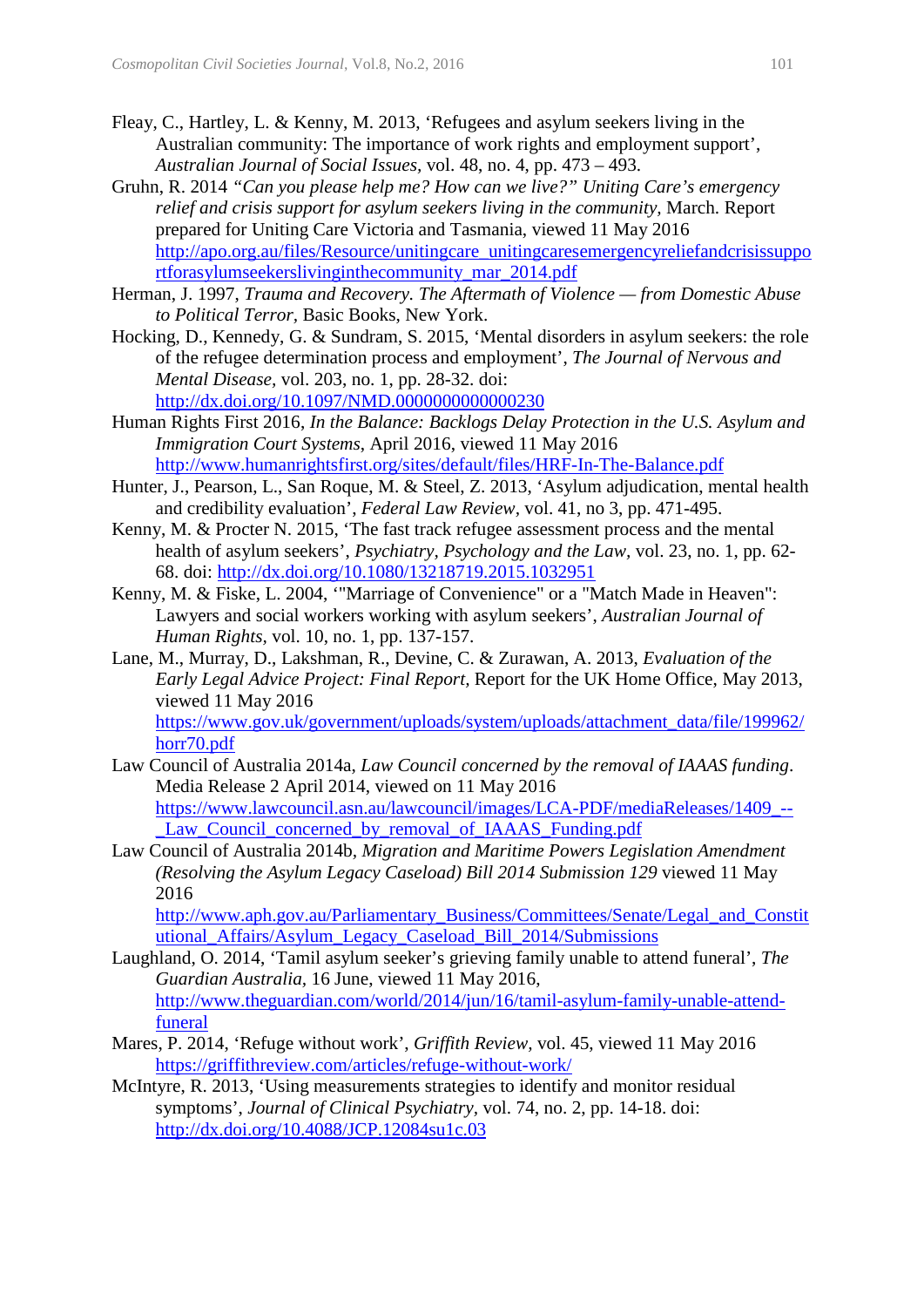- Millbank, J. 2009, '"The Ring of Truth": A case study of credibility assessment in particular social group refugee determinations,' *International Journal of Refugee Law,* vol. 21, no. 1, pp. 1-33. doi:<http://dx.doi.org/10.1093/ijrl/een040>
- Minas, H., Kakuma, R., Too, L., Vayani, H., Orapeleng, S., Prasad-Ildes, R., Turner, G., Procter, N.G., Oehm, D. 2013, 'Mental health research and evaluation in multicultural Australia: Developing a culture of inclusion', *International Journal of Mental Health Systems*, vol. 7, pp. 1-25. doi:<http://dx.doi.org/10.1186/1752-4458-7-23>
- Momartin, S., Steel, Z., Coello, M. & Aroche, J. 2006, 'A comparison of the mental health of refugees with temporary versus permanent protection visas', *Medical Journal of Australia,* vol. 185, no. 7, pp. 357-361.
- Morrison, S. 2014, 'End of taxpayer funded immigration advice to illegal boat arrivals saves \$100 million', Minister for Immigration and Border Protection Media Release, 31 March 2014.
- Murphy, K. 2015, 'Hamid crushed by Australia's immigration laws' *Eureka Street* vol. 27, no. 19, viewed 11 May 2016

[http://www.eurekastreet.com.au/article.aspx?aeid=45485#.Vy6tgXlJmUn](http://www.eurekastreet.com.au/article.aspx?aeid=45485%23.Vy6tgXlJmUn)

- Peroni, L. & Timmer, A. 2013, 'Vulnerable groups: The promise of an emerging concept in European Human Rights Convention law', *International Journal of Constitutional Law,*  vol. 11, no. 4, pp. 1056-1085. doi:<http://doi.dx.org/10.1093/icon/mot042>
- Phillips, J. 2014, *Boat arrivals in Australia: a quick guide to the statistics*. Parliament of Australia viewed 11 May 2016 [http://www.aph.gov.au/About\\_Parliament/Parliamentary\\_Departments/Parliamentary\\_](http://www.aph.gov.au/About_Parliament/Parliamentary_Departments/Parliamentary_Library/pubs/rp/rp1314/QG/BoatArrivals) [Library/pubs/rp/rp1314/QG/BoatArrivals](http://www.aph.gov.au/About_Parliament/Parliamentary_Departments/Parliamentary_Library/pubs/rp/rp1314/QG/BoatArrivals)
- Procter, N.G., 2005, '"They first killed his heart (then) he took his own life". Part 1: A review of the context and literature on mental health issues for refugees and asylum seekers', *International Journal of Nursing Practice*, vol. 11 no. 6, pp.286-291. doi: <http://dx.doi.org/10.1111/j.1440-172X.2005.00537.x>
- Ramji-Nogales, J., Schoenholtz, A. & Schrag, P. 2007, 'Refugee roulette: Disparities in asylum adjudication', *Stanford Law Review,* vol. 60, no. 2, pp. 295-411.
- Refugee Council of Australia 2014, *Migration and Maritime Powers Legislation Amendment (Resolving the Asylum Legacy Caseload) Bill 2014 Submission 136,* viewed 11 May 2016,

[http://www.aph.gov.au/Parliamentary\\_Business/Committees/Senate/Legal\\_and\\_Constit](http://www.aph.gov.au/Parliamentary_Business/Committees/Senate/Legal_and_Constitutional_Affairs/Asylum_Legacy_Caseload_Bill_2014/Submissions) [utional\\_Affairs/Asylum\\_Legacy\\_Caseload\\_Bill\\_2014/Submissions](http://www.aph.gov.au/Parliamentary_Business/Committees/Senate/Legal_and_Constitutional_Affairs/Asylum_Legacy_Caseload_Bill_2014/Submissions)

- Rehaag, S. 2011, 'The role of counsel in Canada's refugee determination system: An empirical assessment', *Osgoode Hall Law Journal,* vol. 49, no.1, pp. 71- 116.
- Robiant, K., Hassam, R. & Katona, C. 2009, 'Mental health implications of detaining asylum seekers; systematic review', *British Journal of Psychiatry,* vol. 194, no. 4, pp. 306-312. doi:<http://dx.doi.org/10.1192/bjp.bp.108.053223>
- Robinson, N. 2016, 'Fast-track' process for asylum seekers to result in lengthy delays as court challenges mount', *Australian Broadcasting Corporation,* 16 April, viewed 11 May 2016, [http://www.abc.net.au/news/2016-04-16/fast-track-process-asylum-seekers](http://www.abc.net.au/news/2016-04-16/fast-track-process-asylum-seekers-lengthy-delays-court-challenge/7331296)[lengthy-delays-court-challenge/7331296](http://www.abc.net.au/news/2016-04-16/fast-track-process-asylum-seekers-lengthy-delays-court-challenge/7331296)
- Sinnerbrink, I., Silove, D., Field, A., Steel, Z. & Manicavasagar, V., 1997, 'Compounding of premigration trauma and postmigration stress in asylum seekers', *The Journal of psychology*, vol. 131 no. 5, pp. 463-470. doi: <http://dx.doi.org/10.1080/00223989709603533>
- Sole, B., Jimenez, E., Martinez-Aran, A. & Vieta, E. 2015, 'Cognition as a target in major depression: New developments', *European Neuropsychopharmacology*, vol, 25, no. 2, pp. 231-247. doi: <http://dx.doi.org/10.1016/j.euroneuro.2014.12.004>